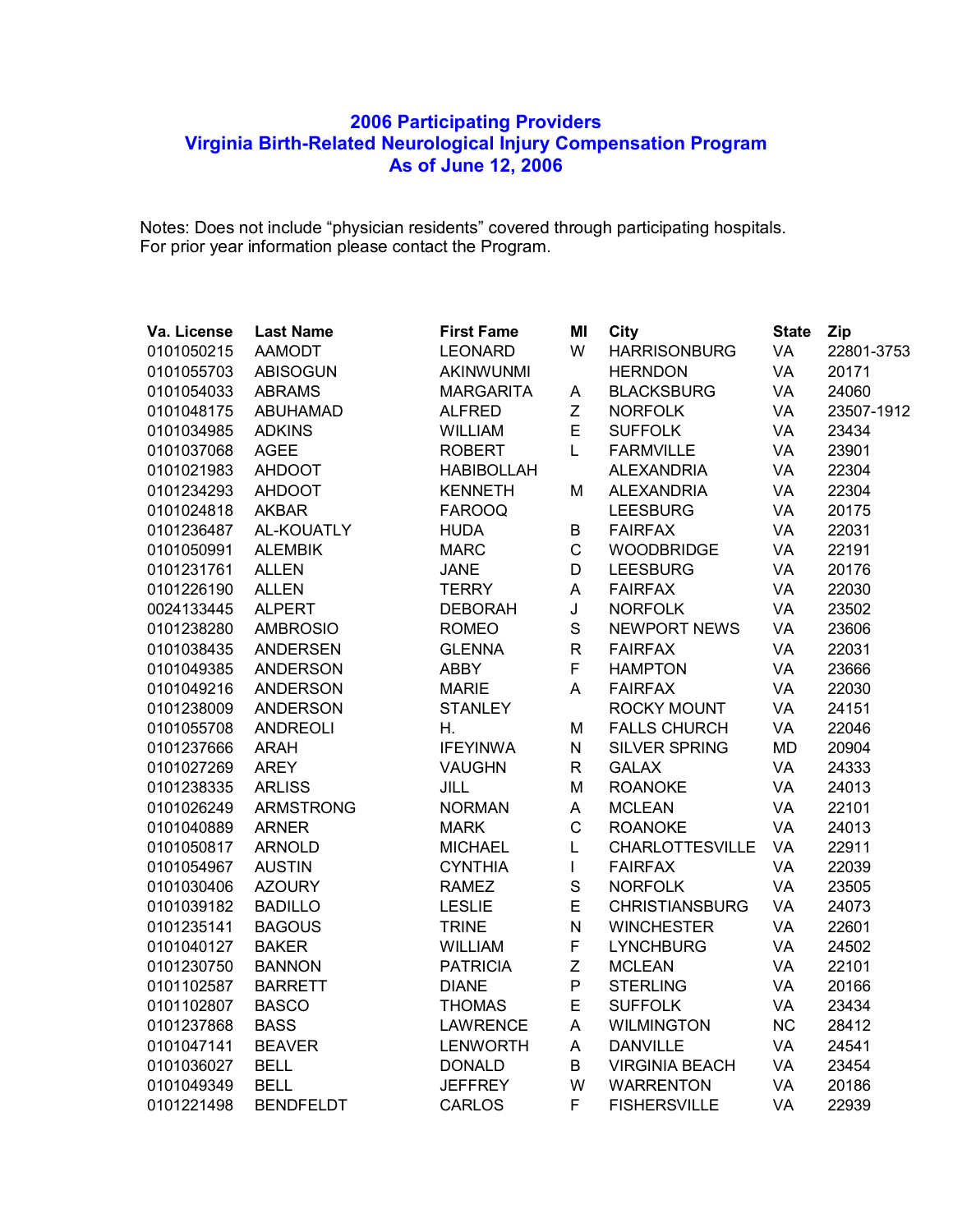| 0101048736 | <b>BENDHEIM</b>   | <b>STEPHEN</b>   | Н           | <b>RICHMOND</b>        | VA | 23226      |
|------------|-------------------|------------------|-------------|------------------------|----|------------|
| 0101049115 | <b>BENNETT</b>    | <b>GEANNIE</b>   | M           | <b>RESTON</b>          | VA | 20190      |
| 0101045353 | <b>BERRY</b>      | <b>COLIN</b>     |             | <b>FRONT ROYAL</b>     | VA | 22630      |
| 0101046008 | <b>BERRY</b>      | <b>DAVID</b>     | B           | <b>FAIRFAX</b>         | VA | 22031      |
| 0101236781 | <b>BESS</b>       | <b>ANGELA</b>    | $\mathsf C$ | <b>STERLING</b>        | VA | 20165      |
| 0101019403 | <b>BETTINI</b>    | <b>ROBERT</b>    | J           | <b>BURKE</b>           | VA | 22015      |
| 0101043119 | <b>BILLETT</b>    | <b>TODD</b>      | E           | <b>RICHMOND</b>        | VA | 23229      |
| 0101042192 | <b>BISSELL</b>    | <b>MARION</b>    | $\mathsf C$ | <b>ALEXANDRIA</b>      | VA | 22310      |
| 0101022876 | <b>BLANTON</b>    | <b>ERIKA</b>     | M           | <b>RICHMOND</b>        | VA | 23229      |
| 0101032582 | <b>BLATTNER</b>   | <b>CARLOS</b>    | J           | <b>GALAX</b>           | VA | 24333      |
| 0101041955 | <b>BLOMMEL</b>    | <b>JULIE</b>     | L           | <b>CHARLOTTESVILLE</b> | VA | 22911      |
| 0101057615 | <b>BOTTICELLI</b> | <b>MICHAEL</b>   | J           | <b>HARRISONBURG</b>    | VA | 22801      |
| 0101057376 | <b>BOWERS</b>     | <b>DEBORAH</b>   |             | <b>ALEXANDRIA</b>      | VA | 22304      |
| 0101236244 | <b>BRADBURY</b>   | <b>NANCY</b>     | Z           | <b>VIRGINIA BEACH</b>  | VA | 23454      |
| 0101236413 | <b>BRADFORD</b>   | <b>SARAH</b>     | E           | <b>CHRISTIANSBURG</b>  | VA | 24073      |
| 0101225850 | <b>BRAUN</b>      | <b>HEIDI</b>     | L           | <b>GLEN ALLEN</b>      | VA | 23060      |
| 0101038105 | <b>BROACH</b>     | <b>WILLIAM</b>   | E           | <b>DANVILLE</b>        | VA | 24541      |
| 0101031857 | <b>BRONSKY</b>    | <b>GEORGE</b>    | F           | <b>FAIRFAX</b>         | VA | 22031      |
| 0101026911 | <b>BROOCKER</b>   | <b>WARREN</b>    | Α           | <b>RICHMOND</b>        | VA | 23225      |
| 0101046116 | <b>BROOKS</b>     | <b>MARK</b>      | P           | <b>FISHERSVILLE</b>    | VA | 22939      |
| 0101238595 | <b>BROOKS</b>     | <b>MICHAEL</b>   | D           | <b>SOUTH HILL</b>      | VA | 23970      |
| 0101050829 | <b>BROWN</b>      | <b>ANNE</b>      | B           | <b>LEESBURG</b>        | VA | 20176-2396 |
| 0101237062 | <b>BROWN</b>      | <b>BEVERLEY</b>  | B           | <b>ROANOKE</b>         | VA | 24014      |
| 0101044886 | <b>BROWN</b>      | <b>CARL</b>      | $\top$      | <b>RESTON</b>          | VA | 22090      |
| 0101058936 | <b>BROWNING</b>   | <b>JOSEPH</b>    | E           | <b>FARMVILLE</b>       | VA | 23901      |
| 0101044737 | <b>BRUCHALSKI</b> | <b>JOHN</b>      | T           | <b>FAIRFAX</b>         | VA | 22030      |
| 0101022237 | <b>BRUNO</b>      | <b>ALPHONSE</b>  | H           | <b>NORFOLK</b>         | VA | 23502      |
| 0101028008 | <b>BRYCE</b>      | <b>PETER</b>     | Α           | <b>WOODBRIDGE</b>      | VA | 22191      |
| 0101030677 | <b>BUCHANAN</b>   | <b>CAMILLA</b>   | M           | <b>WILLIAMSBURG</b>    | VA | 23185      |
| 0101840467 | <b>BUERY</b>      | <b>SAMANTHA</b>  | D           | <b>ALEXANDRIA</b>      | VA | 22315      |
| 0101046741 | <b>BUETTNER</b>   | <b>KARIN</b>     | W           | <b>RICHMOND</b>        | VA | 23226      |
| 0101237536 | <b>BURCHARD</b>   | <b>ELIZABETH</b> | R           | <b>SILVER SPRING</b>   | MD | 20902      |
| 0101230604 | <b>BURKE</b>      | <b>LEEMORE</b>   | M           | <b>RICHMOND</b>        | VA | 23229      |
| 0101019596 | <b>BURKE</b>      | <b>PATRICK</b>   | D           | <b>FREDERICKSBURG</b>  | VA | 22401      |
| 0101055259 | <b>BURNS</b>      | <b>THOMAS</b>    | E           | <b>HAYMARKET</b>       | VA | 20169      |
| 0101840507 | <b>BURTON</b>     | <b>REGINA</b>    | M           | <b>WOODBRIDGE</b>      | VA | 22191      |
| 0101232843 | <b>BUTLER</b>     | AMY              | Ε           | <b>GALAX</b>           | VA | 24333      |
| 0101049863 | <b>BUXO</b>       | <b>FRANCISCO</b> | J           | <b>ALEXANDRIA</b>      | VA | 22314      |
| 0101046015 | <b>BUZZELL</b>    | <b>DAWN</b>      | M           | <b>FALLS CHURCH</b>    | VA | 22046      |
| 0101055504 | <b>CAMPBELL</b>   | <b>SANAM</b>     | E           | <b>CHRISTIANSBURG</b>  | VA | 24073      |
| 0101050425 | <b>CASANOVA</b>   | <b>LISA</b>      | A           | <b>NEWPORT NEWS</b>    | VA | 23606      |
| 0101037326 | <b>CASKIE</b>     | <b>SANDRA</b>    |             | <b>ARLINGTON</b>       | VA | 22205      |
| 0101029946 | <b>CASTLE</b>     | <b>ROBERT</b>    | L           | <b>WOODBRIDGE</b>      | VA | 22191      |
| 0101039281 | <b>CHAMBERS</b>   | <b>ZERLINE</b>   | E           | <b>LAKE RIDGE</b>      | VA | 22192      |
| 0101026298 | <b>CHARITY</b>    | <b>RENARD</b>    | Α           | <b>RICHMOND</b>        | VA | 23224      |
| 0101055894 | CHAU              | <b>HONG-HANH</b> | T           | <b>CLIFTON</b>         | VA | 20124      |
| 0101056944 | <b>CHOUDHARY</b>  | <b>NAMRATA</b>   | Κ           | <b>STERLING</b>        | VA | 20165      |
| 0101043681 | <b>CHRISTMAS</b>  | <b>JAMES</b>     | T           | <b>RICHMOND</b>        | VA | 23229      |
| 0102201651 | <b>CIANCIOLO</b>  | <b>MATTHEW</b>   | J           | <b>HAMPTON</b>         | VA | 23666      |
| 0101038115 | <b>CLAPP</b>      |                  |             | <b>ROANOKE</b>         | VA | 24018      |
|            |                   | <b>DEBRA</b>     | Н           |                        |    |            |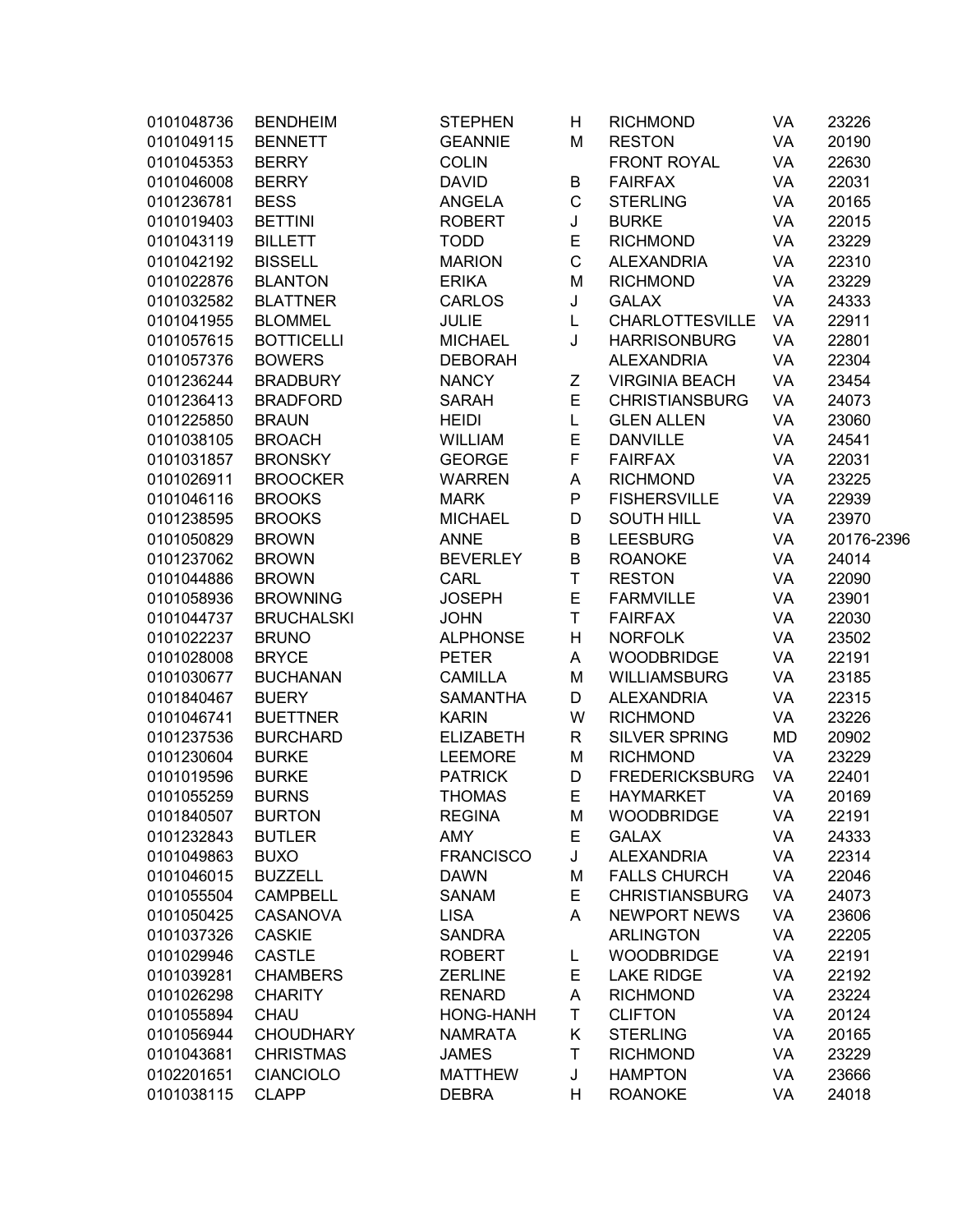| 0101054118 | <b>COBBS</b>       | <b>GWENDOLYN</b> | P           | <b>HERNDON</b>         | VA        | 20171      |
|------------|--------------------|------------------|-------------|------------------------|-----------|------------|
| 0101236208 | <b>COFIELD</b>     | <b>MICHELE</b>   | Α           | <b>NORFOLK</b>         | VA        | 23502      |
| 0101236532 | <b>COLBY</b>       | <b>JOHN</b>      | C           | <b>RADFORD</b>         | VA        | 24141      |
| 0017001270 | <b>COLLIER</b>     | <b>PATRICIA</b>  | L           | <b>WINDSOR</b>         | VA        | 23487      |
| 0101232601 | <b>COLON</b>       | <b>HECTOR</b>    | M           | <b>WOODBRIDGE</b>      | VA        | 22191      |
| 0101050603 | <b>COLTRIN</b>     | <b>DIANE</b>     | H           | <b>NORFOLK</b>         | VA        | 23502      |
| 0101044466 | <b>COOK</b>        | <b>WILLIAM</b>   | A           | <b>LYNCHBURG</b>       | VA        | 24502      |
| 0101236568 | <b>COURET</b>      | <b>IVETTE</b>    | A           | <b>RESTON</b>          | VA        | 20190      |
| 0101232839 | COX                | <b>KIMBERLY</b>  | Α           | <b>NEWPORT NEWS</b>    | VA        | 23606      |
| 0101046754 | COYLE              | <b>CHERI</b>     | L           | <b>NEWPORT NEWS</b>    | VA        | 23602      |
| 0101052081 | <b>CRAFT</b>       | <b>GEORGE</b>    | F           | <b>GALAX</b>           | VA        | 24333      |
| 0101029241 | <b>CROCKFORD</b>   | <b>JON</b>       | L           | <b>NORFOLK</b>         | VA        | 23502      |
| 0101238607 | <b>CROWTHER</b>    | <b>MARY</b>      | E           | <b>ARLINGTON</b>       | VA        | 22205      |
| 0101234810 | <b>CULVER</b>      | <b>JAMES</b>     | M           | <b>CHARLOTTESVILLE</b> | VA        | 22901-0650 |
| 0101236221 | <b>CUNNINGHAM</b>  | <b>THELMA</b>    | D           | <b>ALEXANDRIA</b>      | VA        | 22309      |
| 0101056258 | <b>CURTIS</b>      | <b>DIANNA</b>    | L           | <b>ROANOKE</b>         | VA        | 24018      |
| 0101021924 | <b>CURTIS</b>      | <b>WALTER</b>    | R           | <b>HAMPTON</b>         | VA        | 23666      |
| 0101033936 | <b>DANG</b>        | <b>THAO</b>      | P           | <b>FALLS CHURCH</b>    | VA        | 22042      |
| 0101048500 | <b>DATTEL</b>      | <b>BONNIE</b>    | J           | <b>NORFOLK</b>         | VA        | 23507      |
| 0101056302 | <b>DAUSCH</b>      | <b>SUSAN</b>     | M           | <b>RICHMOND</b>        | VA        | 23229      |
| 0101048048 | <b>DAVIS</b>       | <b>CAROLYN</b>   | F           | <b>FAIRFAX</b>         | VA        | 22031      |
| 0101058300 | <b>DAVIS</b>       | <b>LESLIE</b>    | L           | <b>RICHMOND</b>        | VA        | 23235-4759 |
| 0101237694 | <b>DAVIS</b>       | <b>STEPHEN</b>   | S           | <b>SANFORD</b>         | <b>NC</b> | 27330      |
| 0101056299 | <b>DAVIS</b>       | <b>VICTORIA</b>  |             | <b>RICHMOND</b>        | VA        | 23229      |
| 0101050861 | DE VECIANA         | <b>MARGARITA</b> | D           | <b>NORFOLK</b>         | VA        | 23507      |
| 0101057518 | <b>DEHAL</b>       | <b>STACY</b>     | Α           | <b>MANASSAS</b>        | VA        | 20110-4700 |
| 0101235422 | <b>DEHAVEN</b>     | <b>KRISTIN</b>   | D           | <b>WINCHESTER</b>      | VA        | 22601      |
| 0101236981 | <b>DELGADO</b>     | <b>MELISSA</b>   | Α           | <b>RESTON</b>          | VA        | 20190      |
| 0101048051 | <b>DEMKOWSKI</b>   | <b>HENRY</b>     | $\mathsf C$ | <b>SUFFOLK</b>         | VA        | 23434      |
| 0101045754 | <b>DENNIS</b>      | <b>LARRY</b>     | G           | <b>ROANOKE</b>         | VA        | 24013      |
| 0101029522 | <b>DESANDIES</b>   | <b>KENNETH</b>   | A           | <b>ALEXANDRIA</b>      | VA        | 22304      |
| 0101047160 | <b>DHARIA</b>      | <b>TARUN</b>     | M           | <b>SPRINGFIELD</b>     | VA        | 22150      |
| 0101230549 | <b>DIAZ</b>        | <b>SUMAC</b>     | D           | <b>RICHMOND</b>        | VA        | 23225      |
| 0101047392 | <b>DIPAOLO</b>     | <b>SANDA</b>     | F           | <b>MCLEAN</b>          | VA        | 22101      |
| 0101027600 | <b>DISPENZA</b>    | <b>SEBASTIAN</b> | J           | <b>ALEXANDRIA</b>      | VA        | 22308      |
| 0101048769 | <b>DIXON</b>       | <b>MARYBETH</b>  | R.          | <b>NORFOLK</b>         | VA        | 23505      |
| 0101234642 | <b>DOBRZYNSKI</b>  | <b>ANNE</b>      | M           | <b>ALEXANDRIA</b>      | VA        | 22315      |
| 0101238436 | <b>DOLINSKY</b>    | <b>BRAD</b>      | M           | <b>WASHINGTON</b>      | DC        | 20008-4530 |
| 0101032817 | <b>DOPPELHEUER</b> | <b>JOHN</b>      | D           | ANNANDALE              | VA        | 22003      |
| 0101224139 | <b>DRISCOLL</b>    | <b>CHARLES</b>   | E           | <b>LYNCHBURG</b>       | VA        | 24501      |
| 0101055520 | <b>DULAI</b>       | <b>RAMANDEEP</b> | M           | <b>ASHBURN</b>         | VA        | 20148      |
| 0101049545 | <b>EADS</b>        | <b>GREGORY</b>   | Г           | <b>WINCHESTER</b>      | VA        | 22601      |
| 0101035650 | <b>EADS</b>        | <b>ROBERT</b>    | $\mathbf S$ | <b>MECHANICSVILLE</b>  | VA        | 23116      |
| 0101230521 | <b>EARL</b>        | <b>PETER</b>     | C           | <b>ROCKY MOUNT</b>     | VA        | 24151      |
| 0101238386 | <b>EBEID</b>       | <b>RASHA</b>     | A           | <b>WASHINGTON</b>      | DC        | 20007      |
| 0101031234 | <b>EGGLESTON</b>   | <b>MAURICE</b>   | Κ           | <b>NEWPORT NEWS</b>    | VA        | 23601      |
| 0101232318 | <b>ELKOUSY</b>     | <b>MOHAMMED</b>  | Α           | <b>STERLING</b>        | VA        | 20164      |
| 0101033155 | <b>ELLIOTT</b>     | <b>JOHN</b>      | J           | <b>ARLINGTON</b>       | VA        | 22205      |
| 0101057534 | <b>ELLSWORTH</b>   | <b>STERLING</b>  | M           | <b>ROANOKE</b>         | VA        | 24013      |
| 0101030809 | <b>EMERY</b>       | <b>JANICE</b>    | J           | <b>BURKE</b>           | VA        | 22015      |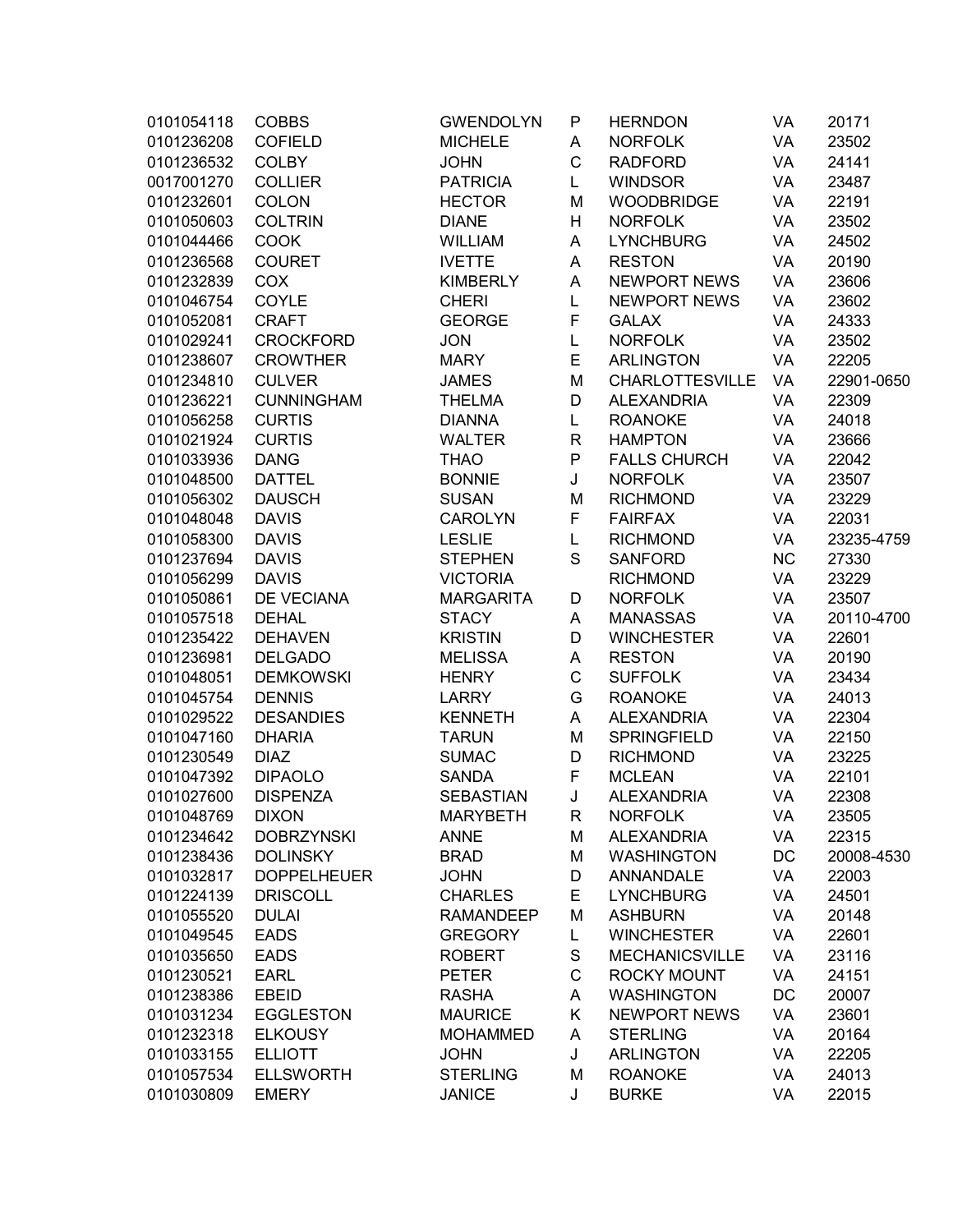| 0101232941 | <b>ENSMINGER</b>    | <b>JASON</b>      | L             | <b>DANVILLE</b>       | VA | 24541      |
|------------|---------------------|-------------------|---------------|-----------------------|----|------------|
| 0101235023 | <b>ESPINOSA</b>     | <b>BIALINES</b>   | Α             | <b>GLEN ALLEN</b>     | VA | 23059      |
| 0101234720 | <b>EZMERLI</b>      | <b>NAHED</b>      | M             | <b>VIENNA</b>         | VA | 22180      |
| 0101234819 | <b>FANT</b>         | <b>VANESSA</b>    | $\mathbf S$   | <b>GALAX</b>          | VA | 24333      |
| 0101032334 | <b>FARBER</b>       | <b>STEVEN</b>     | L             | <b>ROANOKE</b>        | VA | 24014      |
| 0101052302 | <b>FEDERICI</b>     | <b>BENIGNO</b>    | D             | <b>SUFFOLK</b>        | VA | 23434      |
| 0101052881 | <b>FEGLEY</b>       | <b>MICHELLE</b>   | L             | <b>MANASSAS</b>       | VA | 20110      |
| 0101028045 | <b>FEORE</b>        | <b>JOHN</b>       | $\mathsf C$   | <b>RICHMOND</b>       | VA | 23235      |
| 0101049724 | <b>FEREBEE</b>      | <b>ANGELA</b>     |               | <b>CHESAPEAKE</b>     | VA | 23320      |
| 0101053434 | <b>FERGUSON</b>     | <b>MELINDA</b>    | L             | <b>FISHERSVILLE</b>   | VA | 22939      |
| 0101048667 | <b>FERNANDEZ</b>    | <b>MARTHA</b>     | Τ             | <b>NORFOLK</b>        | VA | 23502      |
| 0101050501 | <b>FERNANDEZ</b>    | <b>MIGUEL</b>     | Α             | <b>ARLINGTON</b>      | VA | 22205      |
| 0101057586 | <b>FERRIER</b>      | <b>CHERYL</b>     | Α             | <b>ALEXANDRIA</b>     | VA | 22314      |
| 0101021515 | <b>FIEDLER</b>      | <b>ADAM</b>       | J             | <b>RICHMOND</b>       | VA | 23225      |
| 0101029548 | <b>FIEO</b>         | <b>RICHARD</b>    | L             | <b>WINCHESTER</b>     | VA | 22601      |
| 0101037599 | <b>FILAK</b>        | <b>STEFANI</b>    | J             | <b>ALEXANDRIA</b>     | VA | 22311      |
| 0101027356 | <b>FILIPESCU</b>    | <b>NICOLAE</b>    |               | <b>ARLINGTON</b>      | VA | 22203      |
| 0101054856 | <b>FILLA</b>        | <b>REBECCA</b>    | D             | <b>FAIRFAX</b>        | VA | 22033      |
| 0101228931 | <b>FISK</b>         | <b>DANIEL</b>     | $\mathsf{R}$  | <b>FAIRFAX</b>        | VA | 22030      |
| 0101017922 | <b>FITZHUGH</b>     | <b>WILLIAM</b>    | G             | <b>RICHMOND</b>       | VA | 23229      |
| 0101050874 | <b>FONTANARES</b>   | <b>ARLENE</b>     | J             | <b>NORFOLK</b>        | VA | 23502      |
| 0101056301 | <b>FORREST</b>      | <b>SCOTT</b>      | T             | <b>FAIRFAX</b>        | VA | 22030      |
| 0101051999 | <b>FORSNES</b>      | <b>EVAN</b>       | V             | <b>HARRISBURG</b>     | VA | 22801      |
| 0101051733 | <b>FOSTER</b>       | <b>GAVIN</b>      | $\mathsf{N}$  | <b>LEESBURG</b>       | VA | 20176      |
| 0101052729 | <b>FOUST</b>        | <b>PAULA</b>      | M             | <b>RICHMOND</b>       | VA | 23226      |
| 0101034665 | <b>FRACASSO</b>     | <b>MARK</b>       | $\mathsf{R}$  | <b>ALEXANDRIA</b>     | VA | 22315-5879 |
| 0101024889 | <b>GALDOS</b>       | <b>MANUEL</b>     |               | <b>HAMPTON</b>        | VA | 23666      |
| 0101236428 | <b>GALGANO</b>      | <b>KIMBERLY</b>   | M             | <b>RICHMOND</b>       | VA | 23230      |
| 0101033405 | <b>GARCIA</b>       | <b>JORGE</b>      | M             | <b>ROANOKE</b>        | VA | 24018      |
| 0101042359 | <b>GARCIA</b>       | <b>WILLIAM</b>    | J             | <b>VIENNA</b>         | VA | 22182      |
| 0101043248 | <b>GARREAU</b>      | <b>ELIZABETH</b>  | A             | <b>FAIRFAX</b>        | VA | 22031      |
| 0101057750 | <b>GEARY</b>        | <b>CANDICE</b>    | Α             | <b>CHESAPEAKE</b>     | VA | 23320      |
| 0101237926 | <b>GELLASCH</b>     | <b>TARA</b>       | L             | <b>NORFOLK</b>        | VA | 23508      |
| 0101237693 | <b>GEORGE</b>       | <b>JENNIFER</b>   | D             | <b>VIRGINIA BEACH</b> | VA | 23454      |
| 0101053517 | <b>GHIDINI</b>      | <b>ALESSANDRO</b> |               | <b>FALLS CHURCH</b>   | VA | 20041      |
| 0101028851 | <b>GHOBRIAL</b>     | <b>SAMIR</b>      | G             | <b>BEDFORD</b>        | VA | 24523      |
| 0101026374 | <b>GIAMMITTORIO</b> | <b>DAVID</b>      | $\mathsf C$   | <b>ALEXANDRIA</b>     | VA | 22304      |
| 0101018449 | <b>GILLANDERS</b>   | <b>ROBERT</b>     | J             | <b>VIENNA</b>         | VA | 22180      |
| 0101237246 | <b>GILLMAN</b>      | <b>NICOLE</b>     | $\mathsf C$   | <b>VIRGINIA BEACH</b> | VA | 23456      |
| 0101234652 | <b>GOLPIRA</b>      | <b>ELIZABETH</b>  | B             | <b>NORFOLK</b>        | VA | 23505      |
| 0101228416 | <b>GOMEZ</b>        | <b>MIGUEL</b>     | J             | <b>RESTON</b>         | VA | 20190      |
| 0101038627 | <b>GONZALEZ</b>     | <b>JOHN</b>       |               | <b>MANASSAS</b>       | VA | 20110      |
| 0101222040 | <b>GONZALEZ</b>     | <b>RODOLFO</b>    | H             | <b>ALEXANDRIA</b>     | VA | 22315      |
| 0101048228 | <b>GOPAL</b>        | <b>SARITA</b>     |               | <b>FAIRFAX</b>        | VA | 22033      |
| 0101030023 | <b>GOSPODNETIC</b>  | <b>MARIJAN</b>    |               | <b>RICHMOND</b>       | VA | 23235      |
|            |                     |                   |               |                       |    |            |
| 0101042526 | <b>GRAY</b>         | <b>DERWIN</b>     | P             | <b>CHESAPEAKE</b>     | VA | 23320      |
| 0101234737 | <b>GREAVES</b>      | <b>KONDEH</b>     | Α             | <b>MANASSAS</b>       | VA | 20109      |
| 0101231022 | <b>GREGORY</b>      | <b>DAVID</b>      | ${\mathsf S}$ | <b>LYNCHBURG</b>      | VA | 24503      |
| 0101043338 | <b>GRIMM</b>        | <b>SAMUEL</b>     | O             | <b>VIENNA</b>         | VA | 22180      |
| 0101034836 | <b>GROVES</b>       | С.                | D             | <b>NORFOLK</b>        | VA | 23502      |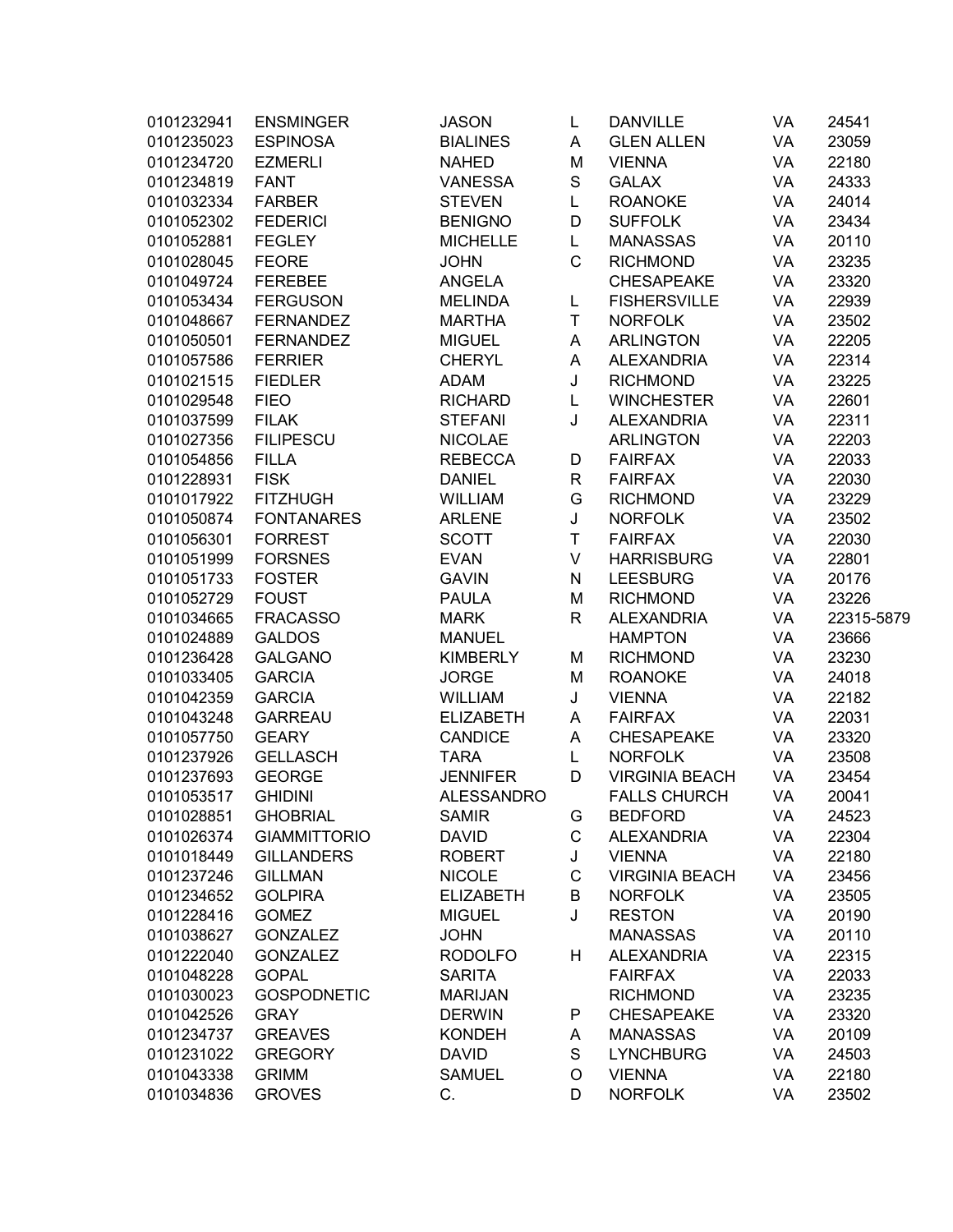| 0101026386 | <b>HADDAD</b>     | <b>JOSEPH</b>   | B            | <b>RICHMOND</b>                        | VA | 23226      |
|------------|-------------------|-----------------|--------------|----------------------------------------|----|------------|
| 0101053805 | <b>HAFIZI</b>     | <b>GHAZALEH</b> | G            | <b>ANNANDALE</b>                       | VA | 22003      |
| 0101053063 | <b>HAMILTON</b>   | <b>WILLIAM</b>  | Α            | <b>FREDERICKSBURG</b>                  | VA | 22401      |
| 0101043157 | <b>HAMMER</b>     | <b>JEFF</b>     | C            | <b>CHESAPEAKE</b>                      | VA | 23320      |
| 0024164401 | <b>HANCOCK</b>    | <b>LOIS</b>     | L            | <b>HAMPTON</b>                         | VA | 23666      |
| 0101036484 | <b>HANDY</b>      | <b>RUSSELL</b>  | L            | <b>RICHMOND</b>                        | VA | 23226      |
| 0101036158 | <b>HARDEE</b>     | <b>GREGORY</b>  | D            | <b>ROANOKE</b>                         | VA | 24013      |
| 0101045116 | <b>HASSAN</b>     | <b>MOUSTAFA</b> | M            | <b>STERLING</b>                        | VA | 20164      |
| 0101040926 | <b>HATCHER</b>    | <b>RONALD</b>   | Α            | <b>WOODBRIDGE</b>                      | VA | 22191      |
| 0101230568 | <b>HEAD</b>       | <b>BARBARA</b>  | B            | <b>RICHMOND</b>                        | VA | 23230      |
| 0101042756 | <b>HEIDER</b>     | <b>ROBERT</b>   | R            | <b>CHARLOTTESVILLE</b>                 | VA | 22911      |
| 0101051266 | <b>HELMBRECHT</b> | <b>GARY</b>     | D            | <b>CHARLOTTESVILLE</b>                 | VA | 22903      |
| 0101229281 | <b>HENDRICKS</b>  | <b>GLENNA</b>   | P            | <b>RICHMOND</b>                        | VA | 23228      |
| 0101044578 | <b>HENKE</b>      | <b>JEFFREY</b>  | L            | <b>NEWPORT NEWS</b>                    | VA | 23602      |
| 0101027756 | <b>HERITAGE</b>   | <b>DOUGLAS</b>  | E            | <b>WOODBRIDGE</b>                      | VA | 22191      |
| 0101036041 | <b>HEYL</b>       | <b>PETER</b>    | $\mathbf S$  | <b>NORFOLK</b>                         | VA | 23507-1912 |
| 0101227826 | <b>HICKS</b>      | <b>DIANA</b>    | $\mathsf{C}$ | <b>SUFFOLK</b>                         | VA | 23434      |
| 0101051067 | <b>HICKS</b>      | <b>TRACEY</b>   | L            | <b>RICHMOND</b>                        | VA | 23235      |
| 0101038493 | <b>HILL</b>       | <b>ROBERT</b>   | M            | <b>HAMPTON</b>                         | VA | 23666      |
| 0102201746 | <b>HILTON</b>     | <b>JEANNIE</b>  | P            | <b>VIRGINIA BEACH</b>                  | VA | 23454      |
| 0101042758 | <b>HINDMAN</b>    | <b>HAL</b>      | B            | <b>SPRINGFIELD</b>                     | VA | 22150      |
| 0101044582 | <b>HIRATA</b>     | <b>ALICE</b>    | J            | <b>RICHMOND</b>                        | VA | 23226      |
| 0101032935 | HO                | <b>THUY</b>     | N            | ANNANDALE                              | VA | 22003      |
| 0101049262 | <b>HODGES</b>     | <b>WALTER</b>   | J            | <b>FAIRFAX</b>                         | VA | 22033      |
| 0101028353 | <b>HOLYFIELD</b>  | <b>PAUL</b>     | A            | <b>MARTINSVILLE</b>                    | VA | 24112      |
| 0101052108 | <b>HOOVER</b>     | <b>JOHN</b>     | Κ            | <b>FISHERSVILLE</b>                    | VA | 22939      |
| 0101236172 | <b>HORTON</b>     | <b>JODIE</b>    | M            | <b>WOODBRIDGE</b>                      | VA | 22191      |
| 0101059219 | HOU               | <b>DAMON</b>    |              | <b>ALEXANDRIA</b>                      | VA | 22310      |
| 0101041590 | <b>HOWELL</b>     | <b>MALCOLM</b>  | L            | <b>RICHMOND</b>                        | VA | 23235      |
| 0101043835 | <b>HUDGINS</b>    | <b>LAURIE</b>   | J            | <b>BLACKSBURG</b>                      | VA | 24060      |
| 0101036124 | <b>HUGHES</b>     | <b>GILBERT</b>  | T            | <b>NORFOLK</b>                         | VA | 23505      |
| 0101046983 | <b>HUTCHESON</b>  | <b>DOUGLAS</b>  | P            | MECHANICSVILLE                         | VA | 23116      |
| 0101049264 | <b>HYDE</b>       | <b>MARK</b>     | P            | <b>RICHMOND</b>                        | VA | 23235      |
| 0101233360 | <b>IOBST</b>      | <b>JOSEPH</b>   | S            | <b>SUFFOLK</b>                         | VA | 23435      |
| 0101026415 | <b>ISAAC</b>      | <b>JOSEPH</b>   | W            | <b>NORFOLK</b>                         | VA | 23510      |
| 0101102474 | <b>IVEY-CROWE</b> | <b>GLORIA</b>   | J            | <b>RESTON</b>                          | VA | 20190      |
| 0101039547 | <b>JACKSON</b>    | <b>ANDREA</b>   | M            | <b>ALEXANDRIA</b>                      | VA | 22304      |
| 0101226684 | <b>JAFRI</b>      | <b>NAVED</b>    | A            | <b>HAMPTON</b>                         | VA | 23666      |
| 0101238230 | <b>JAFRI</b>      | <b>OBAID</b>    | н            | <b>HAMPTON</b>                         | VA | 23666      |
| 0101046985 | <b>JAHAN</b>      | <b>SHAUKAT</b>  |              | <b>STERLING</b>                        | VA | 20166      |
| 0101236275 | <b>JEFFERIES</b>  | <b>KARA</b>     | L            | <b>OAK HILL</b>                        | VA | 20171      |
| 0101053684 | <b>JEFFERSON</b>  | <b>KAREN</b>    | W            | <b>RICHMOND</b>                        | VA | 23226      |
| 0101042371 | JEFFREY-COKER     | LAMI            |              | <b>FALLS CHURCH</b>                    | VA | 22044      |
| 0101038636 |                   | <b>RICHARD</b>  |              | <b>WOODBRIDGE</b>                      | VA | 22191      |
| 0101028361 | <b>JENET</b>      |                 | N<br>G       | <b>WILLIAMSBURG</b>                    |    | 23185      |
|            | <b>JENKINS</b>    | <b>DANIEL</b>   |              |                                        | VA |            |
| 0101052753 | <b>JEREMIAH</b>   | <b>MICHAEL</b>  | P            | <b>ROANOKE</b>                         | VA | 24017      |
| 0101027023 | <b>JOHNSON</b>    | <b>BRUCE</b>    | Е            | <b>RICHMOND</b>                        | VA | 23229      |
| 0101047414 | <b>JONES</b>      | <b>ALFREDA</b>  |              | <b>RESTON</b>                          | VA | 20190      |
| 0101027404 | <b>JONES</b>      | <b>ROGER</b>    | W            | <b>WILLIAMSBURG</b><br><b>COLONIAL</b> | VA | 23185      |
| 0101049908 | <b>JONES</b>      | <b>TRACEY</b>   | N            | <b>HEIGHTS</b>                         | VA | 23834      |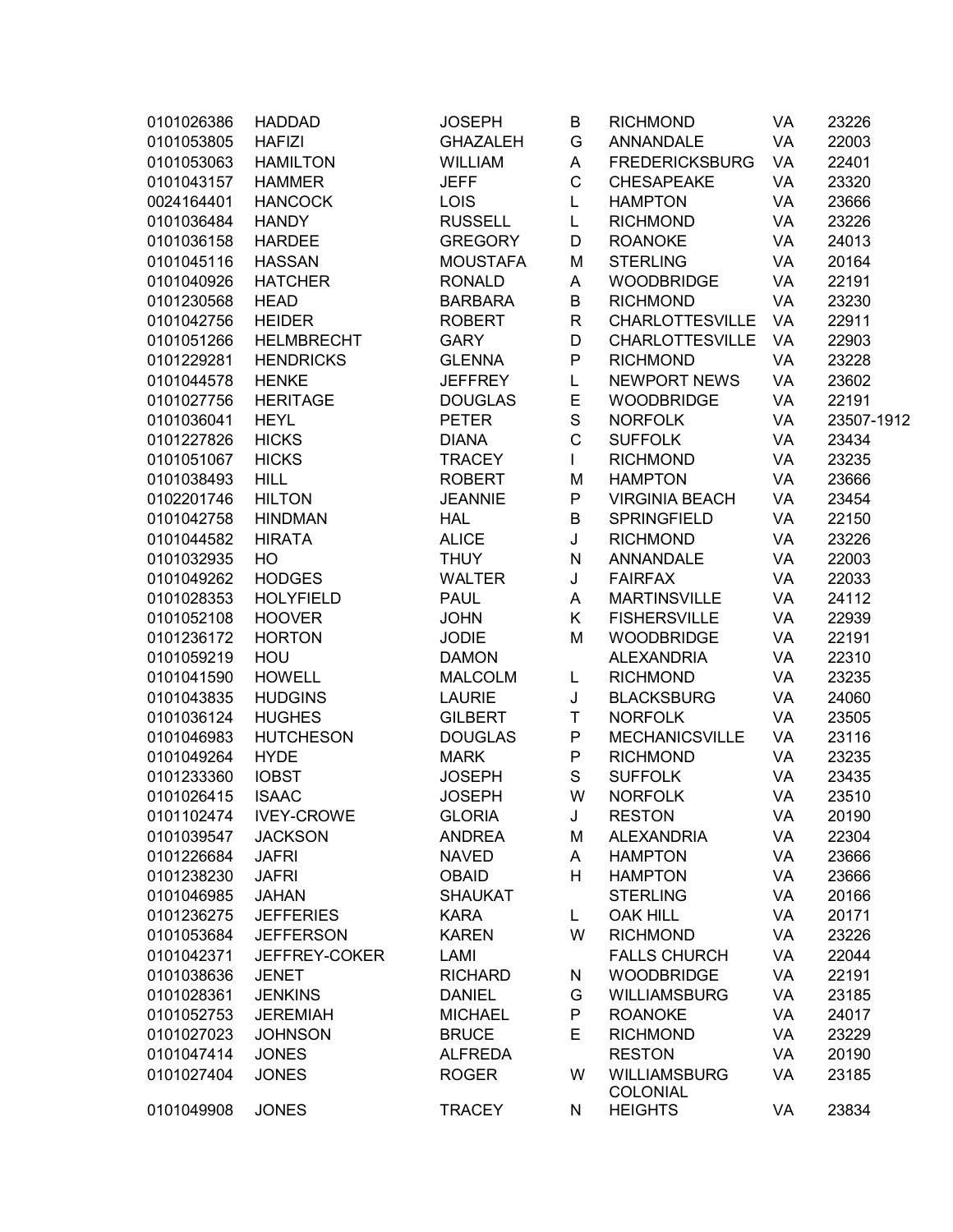| 0017120283 | <b>JORDAN</b>      | <b>JESSICA</b>    |              | <b>FRANKLIN</b>       | VA        | 23851      |
|------------|--------------------|-------------------|--------------|-----------------------|-----------|------------|
| 0101052592 | <b>JORDAN</b>      | <b>KHADIJAH</b>   | Υ            | <b>CHESAPEAKE</b>     | VA        | 23320-4945 |
| 0101235035 | <b>JOSEPHS</b>     | <b>TAJA</b>       | н            | <b>CENTREVILLE</b>    | VA        | 20120      |
| 0102201039 | <b>JOURDEN</b>     | <b>MARTIN</b>     | G            | <b>PETERSBURG</b>     | VA        | 23803      |
| 0101046808 | <b>KACEDAN</b>     | <b>JAMES</b>      | P            | <b>FAIRFAX</b>        | VA        | 22030-3806 |
| 0101230621 | <b>KAPUR</b>       | <b>GAYATRI</b>    |              | <b>NORFOLK</b>        | VA        | 23507      |
| 0101238962 | <b>KASIRSKY</b>    | <b>JENNIFER</b>   | L            | <b>MANASSAS</b>       | VA        | 20110      |
| 0101236755 | <b>KATO</b>        | <b>DEIRDRE</b>    | U            | <b>MCLEAN</b>         | VA        | 22102-1523 |
| 0101042861 | <b>KAVESKI</b>     | <b>MARY</b>       | A            | <b>RICHMOND</b>       | VA        | 23226      |
| 0101057978 | <b>KEATTS</b>      | AMI               | н            | <b>FISHERSVILLE</b>   | VA        | 22939      |
| 0101027033 | <b>KEBLUSEK</b>    | <b>CHARLES</b>    | W            | <b>MIDLOTHIAN</b>     | VA        | 23113      |
| 0101045011 | <b>KEENE</b>       | CAROL             | L            | <b>ROANOKE</b>        | VA        | 24013      |
| 0101028920 | <b>KELLY</b>       | <b>JAMES</b>      | Α            | <b>ROANOKE</b>        | VA        | 24018      |
| 0101057039 | <b>KELLY</b>       | <b>MELINDA</b>    | Κ            | <b>FAIRFAX</b>        | VA        | 22031      |
| 0101049160 | <b>KEMP</b>        | <b>PETER</b>      | J            | <b>CHESAPEAKE</b>     | VA        | 23320      |
| 0101042553 | <b>KENNEDY</b>     | <b>KRIS</b>       | E            | <b>VIRGINIA BEACH</b> | VA        | 23454      |
| 0101230677 | <b>KEVERLINE</b>   | <b>SHARON</b>     | $\mathsf{R}$ | <b>NORFOLK</b>        | VA        | 23502      |
| 0101029619 | <b>KHACHIKIAN</b>  | <b>GRIGOR</b>     |              | <b>WOODBRIDGE</b>     | VA        | 22191      |
| 0101040608 | <b>KHOURY</b>      | <b>ALFRED</b>     | N            | <b>FAIRFAX</b>        | VA        | 22031      |
| 0101053595 | <b>KIDD</b>        | <b>KRISTI</b>     | G            | <b>LYNCHBURG</b>      | VA        | 24502      |
| 0101057711 | <b>KIDD</b>        | <b>LESLIE</b>     | S            | <b>WINCHESTER</b>     | VA        | 22601      |
| 0101049161 | <b>KIL</b>         | Η.                | J            | <b>FREDERICKSBURG</b> | VA        | 22401      |
| 0101041112 | KIL                | <b>HYUNG</b>      | J            | <b>FREDERICKSBURG</b> | VA        | 22401      |
| 0101034389 | <b>KILMER</b>      | <b>JENNIFER</b>   | L            | <b>ARLINGTON</b>      | VA        | 22205      |
| 0101030540 | <b>KIM</b>         | <b>CHUL</b>       |              | <b>BETHESDA</b>       | <b>MD</b> | 20817      |
| 0101057677 | <b>KINCADE</b>     | <b>TAMARA</b>     | Κ            | <b>NORTON</b>         | VA        | 24273      |
| 0102033640 | <b>KLIM</b>        | <b>PHILIP</b>     | Α            | <b>HARRISONBURG</b>   | VA        | 22801      |
| 0101043264 | <b>KNAPP</b>       | <b>KAREN</b>      | E            | <b>RICHMOND</b>       | VA        | 23226      |
| 0101023301 | <b>KNUDSON</b>     | <b>HOMER</b>      | E            | <b>VIENNA</b>         | VA        | 22182      |
| 0101057501 | <b>KOEHLER</b>     | <b>ANTHONY</b>    | J            | <b>ROANOKE</b>        | VA        | 24013      |
| 0101102794 | <b>KONGKASUWAN</b> | <b>KIMBERLY</b>   | $\mathsf{R}$ | <b>ARLINGTON</b>      | VA        | 22201      |
| 0101027049 | <b>KOONS</b>       | <b>GREGORY</b>    | M            | <b>FAIRFAX</b>        | VA        | 22030      |
| 0101234648 | <b>KOTHARY</b>     | <b>DEEPALI</b>    | N            | <b>ARLINGTON</b>      | VA        | 22205      |
| 0101033170 | <b>KUDARAVALLI</b> | <b>KRISHNARAO</b> | V            | <b>PETERSBURG</b>     | VA        | 23803      |
| 0101232455 | <b>KUSIC</b>       | <b>MICHAEL</b>    | B            | <b>ALEXANDRIA</b>     | VA        | 22310      |
| 0101036490 | <b>LACKORE</b>     | <b>RAYMOND</b>    | $\mathsf C$  | <b>VIRGINIA BEACH</b> | VA        | 23454      |
| 0101055549 | <b>LADOCSI</b>     | <b>JULIE</b>      | н            | <b>RICHMOND</b>       | VA        | 23235      |
| 0101044875 | <b>LAMBERT</b>     | <b>REED</b>       | R            | <b>CHRISTIANSBURG</b> | VA        | 24073      |
| 0101235559 | <b>LASHGARI</b>    | <b>SUSANNE</b>    | D            | <b>ARLINGTON</b>      | VA        | 22205      |
| 0101020602 | <b>LATCHIS</b>     | <b>ERIKA</b>      | M            | <b>WASHINGTON</b>     | DC        | 20008      |
| 0101052449 | <b>LAZO</b>        | <b>ROBERT</b>     | Г            | <b>GALAX</b>          | VA        | 24333      |
| 0101235696 | <b>LEAO</b>        | <b>ZENETTE</b>    | M            | <b>CHESAPEAKE</b>     | VA        | 23320      |
| 0101052446 | <b>LEE</b>         | <b>EUNICE</b>     | J            | <b>MC LEAN</b>        | VA        | 22102      |
| 0101037399 | <b>LEE</b>         | <b>SEO</b>        | R            | <b>ANNANDALE</b>      | VA        | 22003      |
| 0101230826 | <b>LENHARDT</b>    | <b>KIMBERLY</b>   | M            | <b>FAIRFAX</b>        | VA        | 22030      |
| 0101055051 | <b>LEONARD</b>     | <b>MARK</b>       | T            | <b>WINCHESTER</b>     | VA        | 22601      |
| 0101058318 | <b>LEONARD</b>     | <b>TAMMY</b>      | J            | <b>FREDERICKSBURG</b> | VA        | 22401      |
| 0101038504 | <b>LEPORE</b>      | <b>MICHAEL</b>    | A            | <b>SUFFOLK</b>        | VA        | 23435      |
| 0101229425 | LESTER-SIMMONDS    | <b>STEPHANIE</b>  | Г            | <b>FREDERICKSBURG</b> | VA        | 22401      |
| 0101047397 | <b>LEVIN</b>       | <b>BETH</b>       | E            | <b>SUFFOLK</b>        | VA        | 23434      |
|            |                    |                   |              |                       |           |            |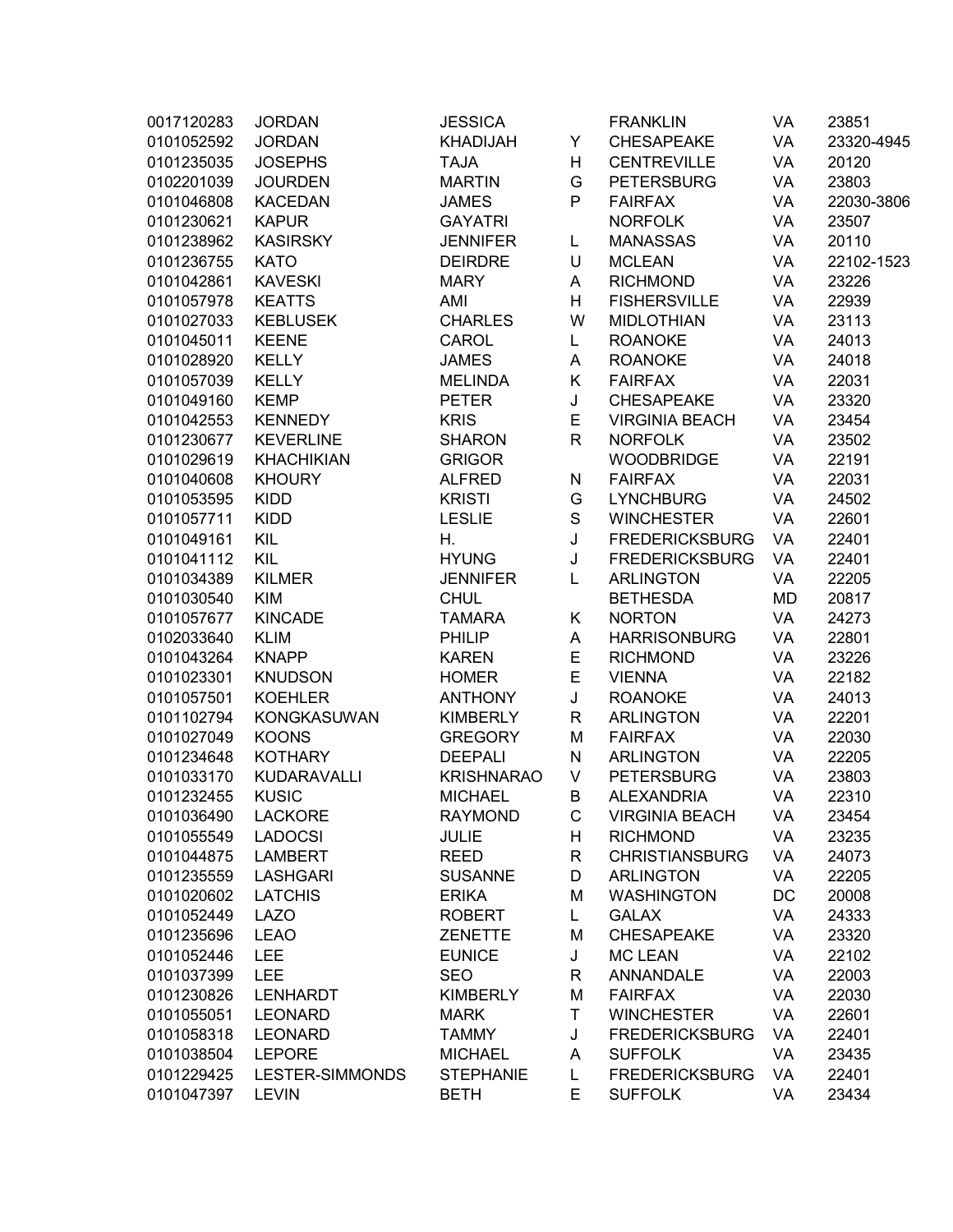| 0101238179 | LEWIS                | <b>LEIGH</b>      |              | <b>RICHMOND</b>       | VA | 23226      |
|------------|----------------------|-------------------|--------------|-----------------------|----|------------|
| 0101029324 | <b>LEWIS</b>         | <b>PAUL</b>       | Е            | <b>DERWOOD</b>        | MD | 20855-1623 |
| 0101231899 | <b>LINDNER</b>       | <b>PAUL</b>       | $\mathsf{I}$ | <b>CHESAPEAKE</b>     | VA | 23320      |
| 0024165973 | <b>LIVERMAN</b>      | <b>LYNN</b>       |              | <b>SUFFOLK</b>        | VA | 23434      |
| 0101027798 | <b>LOCKHART</b>      | <b>JOHN</b>       | L            | <b>NEWPORT NEWS</b>   | VA | 23606      |
| 0101037457 | <b>LOEWITH</b>       | <b>MARGARET</b>   | Н            | <b>WOODSTOCK</b>      | VA | 22664      |
| 0101043730 | <b>LONG</b>          | <b>JOHN</b>       | D            | <b>WOODBRIDGE</b>     | VA | 22192      |
| 0101046820 | <b>LONTKOWSKI</b>    | <b>SUSAN</b>      | M            | <b>WILLIAMSBURG</b>   | VA | 23185      |
| 0101041799 | <b>LOTFI</b>         | ALI               |              | <b>RESTON</b>         | VA | 21090      |
| 0101230347 | LOUIE-NG             | <b>EUGENE</b>     | J            | <b>MANASSAS</b>       | VA | 20110      |
| 0101058243 | LOVE                 | <b>RODRICK</b>    | ${\sf N}$    | <b>RICHMOND</b>       | VA | 23227      |
| 0101038052 | <b>LOWDER</b>        | <b>JOHN</b>       | H            | <b>WINCHESTER</b>     | VA | 22601      |
| 0101234787 | <b>LOYNES</b>        | <b>MARIBETH</b>   | P            | <b>HARRISONBURG</b>   | VA | 22801      |
| 0101055788 | <b>LUCAS</b>         | <b>JERRY</b>      | A            | <b>RICHMOND</b>       | VA | 23224      |
| 0101230570 | MA                   | <b>PETER</b>      | L            | <b>SILVER SPRING</b>  | MD | 20904      |
| 0101046151 | <b>MAANAVI</b>       | <b>DARYADOKHT</b> | B            | <b>FAIRFAX</b>        | VA | 22031      |
| 0101037033 | <b>MADDOX</b>        | <b>JOHN</b>       | F            | <b>FAIRFAX</b>        | VA | 22031      |
| 0101231666 | <b>MAGHAK</b>        | <b>BASIL</b>      |              | <b>SILVER SPRING</b>  | MD | 20903      |
| 0101022988 | <b>MANOHARAN</b>     | <b>EDAKANDYIL</b> |              | <b>BIG STONE GAP</b>  | VA | 24219      |
| 0101042783 | <b>MARAIST</b>       | <b>ADRIENNE</b>   | L            | <b>RICHMOND</b>       | VA | 23226      |
| 0101221406 | <b>MARRACCINI</b>    | <b>CHRISTINE</b>  | A            | <b>LYNCHBURG</b>      | VA | 24502-4271 |
| 0101102666 | <b>MARTIN</b>        | <b>ELIZABETH</b>  | $\mathsf{R}$ | <b>ROANOKE</b>        | VA | 24013      |
| 0101230715 | <b>MARTIN</b>        | <b>JOILYN</b>     | $\mathbf S$  | <b>FAIRFAX</b>        | VA | 22030      |
| 0101035929 | <b>MARTINEZ</b>      | <b>MARINA</b>     | L            | <b>ARLINGTON</b>      | VA | 22205      |
| 0101058017 | <b>MASER</b>         | <b>KAREN</b>      | $\mathsf{R}$ | <b>FAIRFAX</b>        | VA | 22031      |
| 0102201205 | <b>MAXWELL</b>       | <b>BRYAN</b>      | D            | <b>LEXINGTON</b>      | VA | 24450      |
| 0101232958 | <b>MAZAREI</b>       | <b>NAHID</b>      |              | <b>RESTON</b>         | VA | 20190      |
| 0101035382 | <b>MCBRIDE</b>       | <b>ROBERT</b>     | ${\sf P}$    | <b>RICHMOND</b>       | VA | 23229      |
| 0101052237 | <b>MCCOY</b>         | <b>MARY</b>       | C            | <b>WINCHESTER</b>     | VA | 22601      |
| 0101040699 | <b>MCCUE</b>         | <b>RAYMOND</b>    | L            | <b>MANASSAS</b>       | VA | 20110      |
| 0101039977 | <b>MCCUIN</b>        | <b>ELIZABETH</b>  | S            | <b>ROANOKE</b>        | VA | 24013      |
| 0101235048 | <b>MCDAY</b>         | <b>KRISTIN</b>    | N            | <b>WASHINGTON</b>     | DC | 20011      |
| 0101041608 | <b>MCKNIGHT</b>      | <b>ALICE</b>      | M            | <b>ALEXANDRIA</b>     | VA | 22304      |
| 0101037462 | <b>MCLENNAN</b>      | LEE               | Α            | <b>ROANOKE</b>        | VA | 24014      |
| 0101236359 | <b>MCLEOD</b>        | <b>FRANCINE</b>   | ${\sf N}$    | <b>WOODBRIDGE</b>     | VA | 22191      |
| 0101033817 | <b>MCMILLAN</b>      | <b>DANIEL</b>     | $\sf B$      | <b>FISHERSVILLE</b>   | VA | 22939      |
| 0101233325 | <b>MCMILLAN</b>      | <b>JANE</b>       | Е            | <b>WILLIAMSBURG</b>   | VA | 23185      |
| 0101238027 | <b>MCVEARRY</b>      | <b>INGRID</b>     | M            | <b>ALEXANDRIA</b>     | VA | 22304      |
| 0101233332 | <b>MEAD</b>          | <b>THOMAS</b>     | ${\sf P}$    | <b>RICHMOND</b>       | VA | 23233      |
| 0101033127 | <b>MECKLENBURG</b>   | <b>FRED</b>       | E            | <b>DUNN LORING</b>    | VA | 22027-1215 |
| 0101041317 | <b>MEHTA</b>         | <b>SHOBHA</b>     | ${\sf N}$    | <b>ALEXANDRIA</b>     | VA | 22308      |
| 0101027098 | <b>MEINCKE</b>       | <b>DAVID</b>      | L            | <b>BLACKSBURG</b>     | VA | 24060      |
| 0101233239 | <b>MEINIG</b>        | <b>MARTIN</b>     | L            | <b>FAIRFAX</b>        | VA | 22033      |
| 0101039571 | <b>MELNICK</b>       | <b>GARY</b>       | N            | <b>BETHESDA</b>       | MD | 20817-4101 |
| 0101059310 | <b>MERCADO-FILES</b> | <b>BARBARA</b>    |              | <b>FREDERICKSBURG</b> | VA | 22401      |
| 0101238413 | <b>METZ</b>          | <b>ARIELLE</b>    | A            | <b>VIENNA</b>         | VA | 22180      |
| 0101047212 | <b>MILLER</b>        | <b>CHARLES</b>    | A            | <b>NEWPORT NEWS</b>   | VA | 23601      |
| 0101032522 | <b>MILLER</b>        | <b>LAWRENCE</b>   | G            | <b>RICHMOND</b>       | VA | 23229      |
| 0101030139 | <b>MILLER</b>        | <b>NEWTON</b>     | B            | <b>SOUTH HILL</b>     | VA | 23970      |
| 0101034633 | <b>MILLER</b>        | <b>STEPHEN</b>    | A            | <b>VIRGINIA BEACH</b> | VA | 23454      |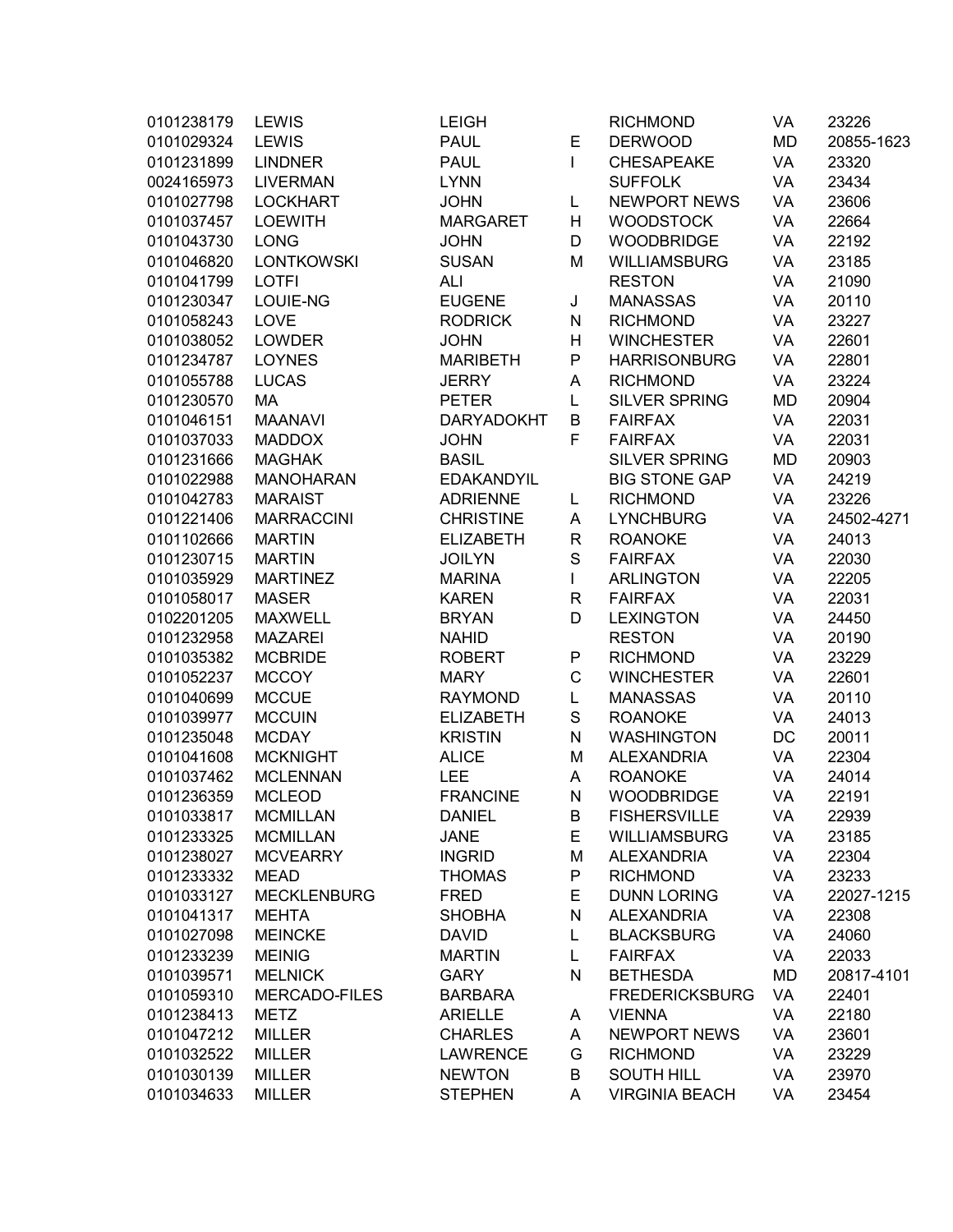| 0101231419 | <b>MISICKO</b>     | <b>NANCY</b>     | E           | <b>ROANOKE</b>         | VA | 24014      |
|------------|--------------------|------------------|-------------|------------------------|----|------------|
| 0101041711 | <b>MOBLEY</b>      | <b>CYNTHIA</b>   | Η           | <b>CHESAPEAKE</b>      | VA | 23321      |
| 0101047761 | <b>MOESER</b>      | <b>THOMAS</b>    | E           | <b>RESTON</b>          | VA | 20190      |
| 0101043065 | <b>MOGEN</b>       | <b>THOMAS</b>    | $\mathsf C$ | <b>CHRISTIANSBURG</b>  | VA | 24073      |
| 0101045889 | <b>MONTGOMERY</b>  | <b>MATTHEW</b>   | T           | <b>CHARLOTTESVILLE</b> | VA | 22911      |
| 0101052618 | <b>MONTILLA</b>    | <b>LINO</b>      | $\mathsf C$ | <b>WOODBRIDGE</b>      | VA | 22191      |
| 0101050166 | <b>MOORE</b>       | <b>GREGORY</b>   | P           | <b>RICHMOND</b>        | VA | 23225      |
| 0101033043 | <b>MORGAN</b>      | <b>FRANKLIN</b>  | G           | <b>NORFOLK</b>         | VA | 23502      |
| 0101058646 | <b>MOSS</b>        | <b>KIMBERLY</b>  | S           | <b>DAVIDSONVILLE</b>   | MD | 21035      |
| 0101232530 | <b>MOTESHARREI</b> | <b>BITA</b>      |             | <b>GREAT FALLS</b>     | VA | 22066      |
| 0101055659 | <b>MRAVA</b>       | <b>DIANE</b>     | M           | <b>HAMPTON</b>         | VA | 23666      |
| 0101054677 | <b>MUASHER</b>     | <b>LISA</b>      | C           | <b>FAIRFAX</b>         | VA | 22031      |
| 0024166133 | <b>MUHLENBECK</b>  | <b>DONNA</b>     |             | <b>SUFFOLK</b>         | VA | 23434      |
| 0101049286 | <b>MULLINS</b>     | <b>DOWELL</b>    | Е           | <b>RICHLANDS</b>       | VA | 24641      |
| 0101046438 | <b>MULLINS</b>     | <b>JAMES</b>     | M           | <b>NEWPORT NEWS</b>    | VA | 23608      |
| 0101236106 | <b>MULLINS</b>     | <b>JENNIFER</b>  | E           | <b>NORTON</b>          | VA | 24273      |
| 0101058031 | <b>MURRAY</b>      | <b>VIENNE</b>    | Κ           | <b>RICHMOND</b>        | VA | 23227      |
| 0101042257 | MUZZAMMEL          | <b>AL</b>        |             | <b>VIENNA</b>          | VA | 22182      |
| 0101034906 | <b>MYERS</b>       | <b>THOMAS</b>    | E           | <b>WARRENTON</b>       | VA | 20186      |
| 0101037658 | <b>NANCE</b>       | <b>LARRY</b>     | Α           | <b>MANASSAS</b>        | VA | 20110      |
| 0101043610 | <b>NAROJI</b>      | <b>SYAMALA</b>   | Κ           | <b>MANASSAS</b>        | VA | 20110      |
| 0101058034 | <b>NASHED</b>      | <b>JAMES</b>     | Κ           | <b>WINCHESTER</b>      | VA | 22601      |
| 0101055662 | <b>NEAL</b>        | <b>RANDOLPH</b>  | V           | <b>DANVILLE</b>        | VA | 24541      |
| 0101040790 | <b>NEALE</b>       | <b>JANICE</b>    | G           | <b>RICHMOND</b>        | VA | 23224      |
| 0101042258 | <b>NEIMAN</b>      | <b>WADE</b>      | A           | <b>LYNCHBURG</b>       | VA | 24502      |
| 0101041968 | <b>NELSEN</b>      | LOUIS            | E           | <b>HARRISONBURG</b>    | VA | 22801      |
| 0101230123 | <b>NEWELL</b>      | <b>ALICE</b>     | B           | <b>DANVILLE</b>        | VA | 24541      |
| 0101033423 | <b>NGUYEN</b>      | <b>GIANG</b>     | T           | <b>FALLS CHURCH</b>    | VA | 22041      |
| 0024164262 | <b>NGUYEN</b>      | <b>KAREN</b>     |             | <b>WINCHESTER</b>      | VA | 22601      |
| 0101231006 | <b>NGUYEN</b>      | <b>MICHELLE</b>  | С           | <b>FALLS CHURCH</b>    | VA | 22042      |
| 0101042260 | <b>NIES</b>        | <b>BARBARA</b>   | M           | <b>FAIRFAX</b>         | VA | 22031      |
| 0101238270 | <b>NOFFSINGER</b>  | <b>DANIEL</b>    | Г           | <b>VIRGINIA BEACH</b>  | VA | 23451      |
| 0101048159 | <b>O'CONNELL</b>   | <b>KATHY</b>     | Κ           | <b>NEWPORT NEWS</b>    | VA | 23606-2574 |
| 0101049187 | <b>O'CONNELL</b>   | <b>NAN</b>       | G           | <b>RICHMOND</b>        | VA | 23229      |
| 0101040071 | <b>OBAYUWANA</b>   | <b>ALPHONSUS</b> | O           | <b>PORTSMOUTH</b>      | VA | 23707      |
| 0101044615 | <b>OLDS</b>        | <b>FRANCINE</b>  | A           | VIRGINIA BEACH         | VA | 23454      |
| 0101233142 | <b>OMRON</b>       | <b>RODNEY</b>    |             | <b>BALTIMORE</b>       | MD | 21230      |
| 0101041494 | <b>OREDEIN</b>     | OLUGBENGA        | S           | <b>CHESAPEAKE</b>      | VA | 23320      |
| 0101230766 | <b>OWENS</b>       | <b>KELLY</b>     | B           | <b>CHARLOTTESVILLE</b> | VA | 22911      |
| 0101238485 | <b>PAIK</b>        | JI               | E           | <b>FAIRFAX</b>         | VA | 22031      |
| 0101022342 | <b>PARTRIDGE</b>   | <b>JOHN</b>      | R           | <b>RICHMOND</b>        | VA | 23235      |
| 0101043882 | <b>PASTORE</b>     | JAY              | A           | <b>ALEXANDRIA</b>      | VA | 22304      |
| 0101036631 | <b>PATNAIK</b>     | <b>PRADIPTA</b>  |             | <b>GAITHERSBURG</b>    | MD | 20877      |
| 0101043539 | <b>PEARCE</b>      | <b>DAVID</b>     | C           | <b>WILLIAMSBURG</b>    | VA | 23185      |
| 0101238340 | <b>PENDLEBURY</b>  | <b>LAURA</b>     | C           | <b>RICHMOND</b>        | VA | 23220      |
| 0101044399 | <b>PENNELL</b>     | <b>WAYNE</b>     | E           | <b>CHRISTIANSBURG</b>  | VA | 24073      |
| 0101031919 | <b>PERWAIZ</b>     | <b>JAVAID</b>    | A           | <b>CHESAPEAKE</b>      | VA | 23321      |
| 0101230372 | <b>PHAM</b>        | <b>TINA</b>      | T           | <b>ALEXANDRIA</b>      | VA | 22310      |
| 0101051329 | <b>PHEMISTER</b>   | <b>DAVID</b>     | Α           | <b>LYNCHBURG</b>       | VA | 24502      |
| 0101058756 | <b>PICKFORD</b>    | <b>LAURA</b>     | T           | <b>FAIRFAX</b>         | VA | 22033      |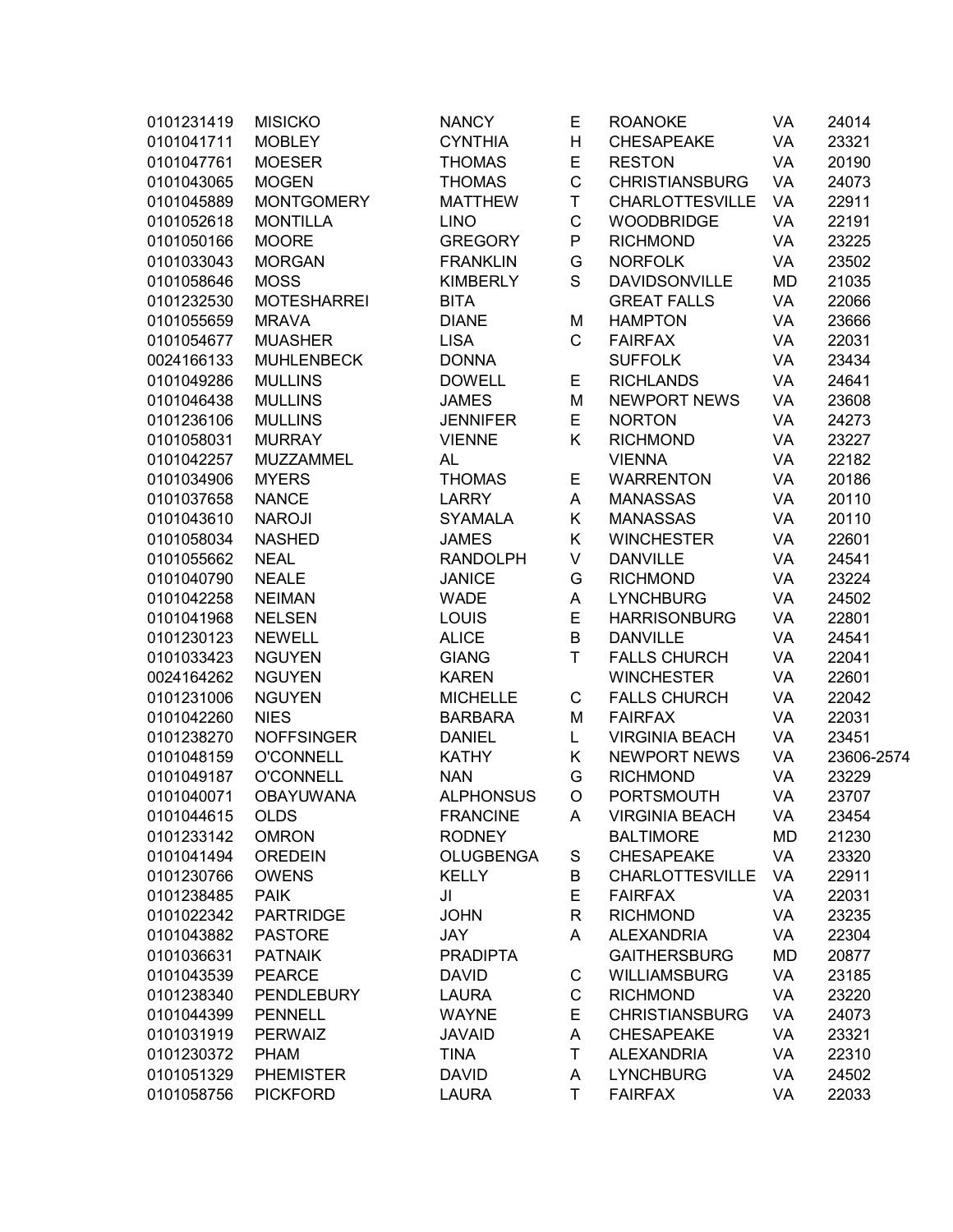| 0101030981 | <b>PILLAY</b>     | <b>JAYA</b>      |              | <b>FALLS CHURCH</b>                | VA | 22046      |
|------------|-------------------|------------------|--------------|------------------------------------|----|------------|
| 0101045298 | <b>PINESS</b>     | <b>JANE</b>      | Е            | <b>ARLINGTON</b>                   | VA | 22205      |
| 0101229832 | <b>PIRKLE</b>     | <b>GINIENE</b>   | M            | <b>NORFOLK</b>                     | VA | 23502      |
| 0101231357 | <b>POGGI</b>      | <b>SARAH</b>     | Н            | <b>ALEXANDRIA</b>                  | VA | 22304      |
| 0101024713 | <b>POLICELLI</b>  | <b>VINCENT</b>   | Α            | <b>ALEXANDRIA</b>                  | VA | 22310      |
| 0101226832 | <b>PORTER</b>     | <b>AMY</b>       | E            | <b>ARLINGTON</b>                   | VA | 22205      |
| 0101231400 | <b>POWERS</b>     | <b>MONICA</b>    | M            | <b>MECHANICSVILLE</b>              | VA | 23116      |
| 0101041169 | <b>POWERS</b>     | <b>STEVEN</b>    | B            | <b>CHESAPEAKE</b>                  | VA | 23320-1714 |
| 0101236320 | <b>PRICE</b>      | <b>BRENDA</b>    | $\mathsf C$  | <b>RICHMOND</b>                    | VA | 23235      |
| 0101056025 | <b>PRILLAMAN</b>  | <b>PRESCOTT</b>  | W            | <b>RICHMOND</b>                    | VA | 23229      |
| 0101238415 | <b>PRINGLE</b>    | <b>TAMARA</b>    | $\mathsf{R}$ | <b>RICHMOND</b>                    | VA | 23235      |
| 0101044066 | <b>PROCTOR</b>    | <b>STEPHEN</b>   | L            | <b>BURKE</b>                       | VA | 22015      |
| 0101040213 | <b>PURITZ</b>     | <b>HOLLY</b>     | S            | <b>NORFOLK</b>                     | VA | 23502      |
| 0101226950 | <b>QUTUB</b>      | <b>HANIA</b>     |              | <b>ARLINGTON</b>                   | VA | 22201      |
| 0101027153 | <b>RABHAN</b>     | <b>NATHAN</b>    | Н            | <b>RICHMOND</b>                    | VA | 23235      |
| 0101042612 | <b>RAITZ</b>      | <b>LEE</b>       | A            | <b>WOODBRIDGE</b>                  | VA | 22192      |
| 0101045815 | <b>RAMBHALA</b>   | <b>LALITHA</b>   | $\mathbf S$  | <b>ALEXANDRIA</b>                  | VA | 22304      |
| 0101027410 | <b>RAMSEY</b>     | <b>ALLEY</b>     | Κ            | <b>WOODBRIDGE</b>                  | VA | 22191      |
| 0101230729 | <b>RAMSEY</b>     | <b>TIFFANY</b>   | $\mathbf S$  | <b>RICHMOND</b>                    | VA | 23235      |
| 0101029713 | <b>RAYL</b>       | <b>DAVID</b>     | L            | <b>WILLIAMSBURG</b>                | VA | 23185-5540 |
| 0101226458 | <b>REA</b>        | <b>WILLIAM</b>   | $\mathbf S$  | <b>ROANOKE</b>                     | VA | 24033      |
|            | <b>RECTOR</b>     | <b>GEORGE</b>    |              | <b>CHESAPEAKE</b>                  |    | 23320-1714 |
| 0101038196 |                   |                  |              |                                    | VA |            |
| 0101029372 | <b>REDDY</b>      | <b>PANNALA</b>   | V            | <b>PETERSBURG</b>                  | VA | 23803      |
| 0101235171 | <b>REESE</b>      | <b>HEATHER</b>   | $\mathsf R$  | <b>WINCHESTER</b>                  | VA | 22601      |
| 0101039898 | <b>REUTINGER</b>  | <b>DAVID</b>     | $\mathsf C$  | <b>RICHMOND</b>                    | VA | 23235      |
| 0101030210 | <b>RHYMERS</b>    | <b>KURT</b>      | L            | <b>SPRINGFIELD</b>                 | VA | 22152      |
| 0101056587 | <b>RIMOLA</b>     | <b>SERGIO</b>    | R            | <b>RESTON</b>                      | VA | 20190      |
| 0101043195 | <b>RINEHARDT</b>  | <b>RICHARD</b>   | F            | <b>RICHMOND</b>                    | VA | 23226      |
| 0101050875 | <b>ROBERSON</b>   | <b>EMILY</b>     | F            | <b>WILLIAMSBURG</b>                | VA | 23185      |
| 0101050938 | <b>ROBERTS</b>    | <b>DAVID</b>     | J            | <b>BLACKSBURG</b>                  | VA | 24060      |
| 0101238122 | <b>ROBERTS</b>    | <b>ELIZABETH</b> | B            | <b>RICHMOND</b><br><b>COLONIAL</b> | VA | 23227      |
| 0101056303 | <b>ROBERTS</b>    | <b>KEITH</b>     | M            | <b>HEIGHTS</b>                     | VA | 23834      |
| 0101043289 | <b>ROSCHE</b>     | <b>CHARLES</b>   | W            | <b>SOUTH BOSTON</b>                | VA | 24592      |
| 0101029029 | <b>ROSEN</b>      | <b>LEONARD</b>   | Α            | <b>FAIRFAX</b>                     | VA | 22033      |
| 0101229850 | <b>ROSENTHAL</b>  | <b>TAMMY</b>     | Ζ            | <b>VIENNA</b>                      | VA | 22181      |
| 0101028157 | <b>ROSS</b>       | <b>MICHAEL</b>   | A            | <b>MC LEAN</b>                     | VA | 22101-3830 |
| 0101024731 | <b>ROSSI</b>      | <b>GUSTAVO</b>   | Α            | <b>ARLINGTON</b>                   | VA | 22205      |
| 0101029379 | <b>ROTHMAN</b>    | <b>BARRY</b>     | $\mathbf S$  | <b>ALEXANDRIA</b>                  | VA | 22304      |
| 0101037113 | <b>ROTHSCHILD</b> | <b>PETER</b>     | G            | <b>ALEXANDRIA</b>                  | VA | 22310      |
| 0101225372 | <b>ROYAL</b>      | <b>ERICA</b>     | M            | <b>AZALEA</b>                      | VA | 23227      |
| 0101020926 | <b>ROYAL</b>      | <b>HARRY</b>     | W            | <b>RICHMOND</b>                    | VA | 23261      |
| 0101019345 | <b>ROYSTER</b>    | C.               | E            | <b>FREDERICKSBURG</b>              | VA | 22401      |
| 0101057488 | <b>RUELAZ</b>     | <b>EVELYN</b>    | Α            | <b>FAIRFAX STATION</b>             | VA | 22039      |
| 0101048262 | <b>RUETZEL</b>    | <b>CRAIG</b>     | н            | <b>VIRGINIA BEACH</b>              | VA | 23454      |
| 0101056592 | <b>SADEK</b>      | <b>MONA</b>      |              | <b>ROANOKE</b>                     | VA | 24018      |
| 0101222620 | <b>SALGADO</b>    | <b>SONIA</b>     | J            | <b>ACCOKEEK</b>                    | MD | 20607      |
| 0101232179 | <b>SANTOSH</b>    | <b>PADMINI</b>   |              | <b>RICHMOND</b>                    | VA | 23235      |
| 0101024137 | <b>SAUL</b>       | <b>SLATER</b>    | C            | <b>NORFOLK</b>                     | VA | 23507      |
| 0101036590 | <b>SAYEGH</b>     | <b>SUSIE</b>     | K            | <b>NORFOLK</b>                     | VA | 23507-1912 |
| 0101037971 | <b>SCHARLOP</b>   | <b>BETH</b>      |              | <b>WILLIAMSBURG</b>                | VA | 23185      |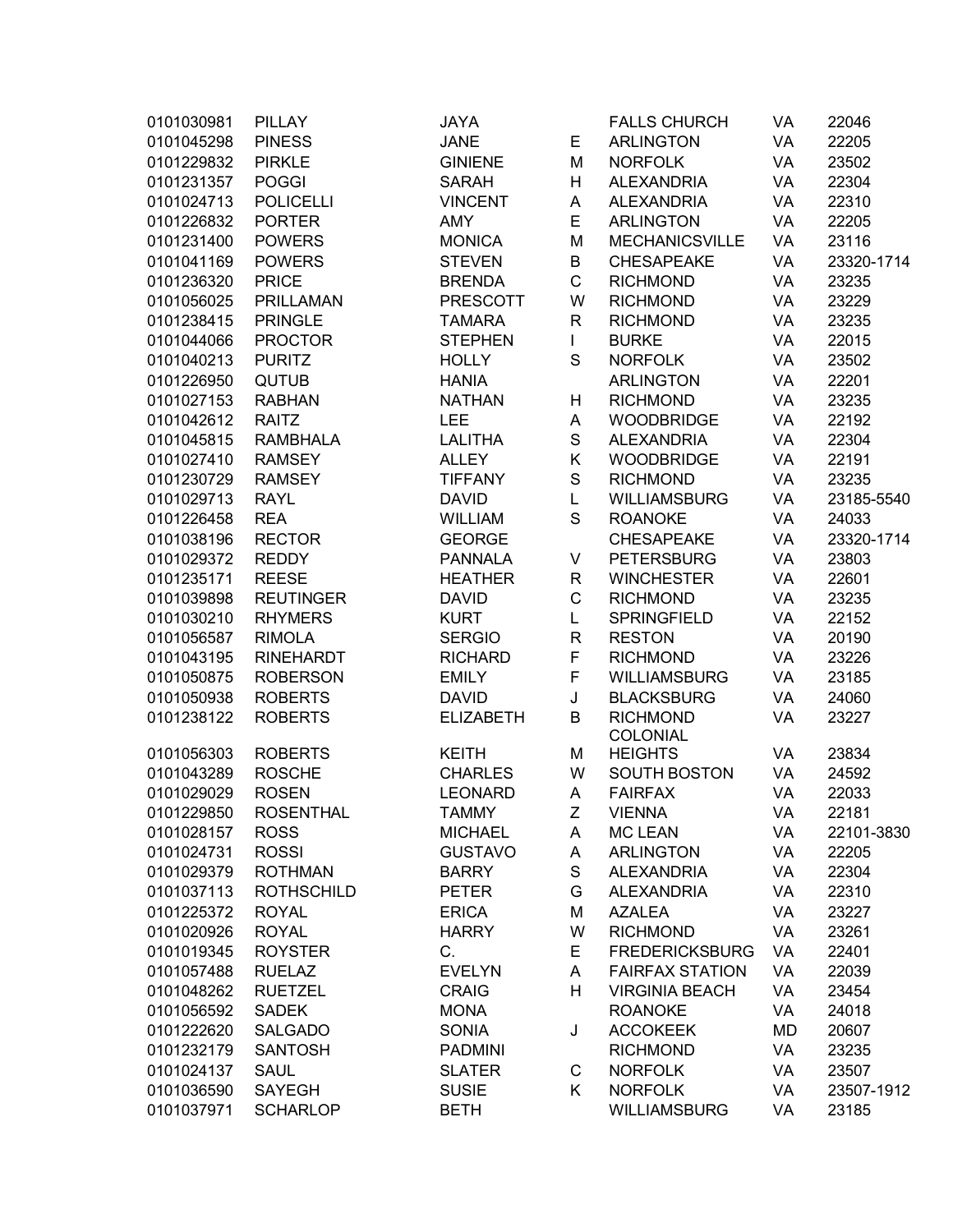| 0101025976 | <b>SCHMITT</b>    | <b>THOMAS</b>      | E           | <b>VIENNA</b>                      | VA        | 22180      |
|------------|-------------------|--------------------|-------------|------------------------------------|-----------|------------|
| 0101043764 | <b>SCHOEFFLER</b> | <b>EDMUND</b>      | D           | <b>RICHMOND</b>                    | VA        | 23229      |
| 0101052950 | <b>SCHRAA</b>     | <b>KRISTIN</b>     | P           | <b>MECHANICSVILLE</b>              | VA        | 23116      |
| 0101048710 | <b>SCHUELLEIN</b> | <b>PAUL</b>        | R           | <b>ROCKY MOUNT</b>                 | VA        | 24151      |
| 0101030655 | <b>SCHULMAN</b>   | <b>JEFFREY</b>     | M           | <b>VIENNA</b>                      | VA        | 22180      |
| 0101028459 | <b>SCOTT</b>      | <b>THOMAS</b>      | W           | <b>FALLS CHURCH</b>                | VA        | 22046      |
| 0101029047 | <b>SEDWICK</b>    | <b>RICHARD</b>     | E           | <b>HARRISONBURG</b>                | VA        | 22801      |
| 0101223238 | <b>SEIDEL</b>     | <b>AUDREY</b>      | M           | <b>MCLEAN</b>                      | VA        | 22101      |
| 0101231837 | <b>SHABAN</b>     | <b>DANNY</b>       | W           | <b>MECHANICSVILLE</b>              | VA        | 23116      |
| 0101238917 | <b>SHAH</b>       | <b>REEPA</b>       | R           | <b>VIENNA</b>                      | VA        | 22182      |
| 0101045171 | <b>SHEBARO</b>    | <b>ISSAM</b>       | M           | <b>RESTON</b>                      | VA        | 20190      |
| 0101055685 | <b>SHEFFIELD</b>  | <b>SHARON</b>      | L           | <b>FRANKLIN</b>                    | VA        | 23851-0655 |
| 0101027522 | <b>SHIEH</b>      | <b>FRANK</b>       | F           | <b>PETERSBURG</b>                  | VA        | 23803      |
| 0101056854 | <b>SHIN</b>       | <b>HYUNKI</b>      |             | <b>FAIRFAX</b>                     | VA        | 22031      |
| 0101226596 | <b>SHUMAN</b>     | <b>MARY</b>        | S           | <b>FREDERICKSBURG</b>              | VA        | 22401      |
|            | SIDHU             |                    |             |                                    |           | 22031      |
| 0101058464 |                   | <b>PREETIKA</b>    | Κ<br>E      | <b>FAIRFAX</b>                     | VA        |            |
| 0101052658 | <b>SIEGEL</b>     | <b>MARC</b>        |             | <b>ALEXANDRIA</b>                  | VA        | 22304      |
| 0101222206 | <b>SILAS</b>      | <b>GLEN</b>        | Н           | <b>FAIRFAX</b>                     | VA        | 22031      |
| 0101237435 | <b>SIMMONS</b>    | <b>MONIQUE</b>     | N           | <b>VIRGINIA BEACH</b>              | <b>VA</b> | 23454      |
| 0101053865 | <b>SINGER</b>     | <b>JERALD</b>      | G           | <b>FAIRFAX</b>                     | VA        | 22033      |
| 0101050195 | <b>SINGH</b>      | <b>SADHNA</b>      | N           | <b>WEST MCLEAN</b>                 | VA        | 22102-1426 |
| 0101031880 | <b>SIRI</b>       | <b>CHAKKRIS</b>    |             | <b>HOPEWELL</b>                    | VA        | 23860      |
| 0024164087 | <b>SIRON</b>      | <b>JUDITH</b>      | Α           | <b>CHESAPEAKE</b>                  | VA        | 23320-1714 |
| 0101053475 | <b>SLACKMAN</b>   | <b>ROBERT</b>      | Г           | <b>ROANOKE</b>                     | VA        | 24016      |
| 0101044793 | <b>SLUSHER</b>    | Μ.                 | $\mathsf C$ | <b>HARRISONBURG</b>                | VA        | 22801      |
| 0101057216 | <b>SMITH</b>      | <b>ABBY</b>        | Α           | <b>ROANOKE</b>                     | VA        | 24018      |
| 0101231521 | <b>SMITH</b>      | <b>CHARI</b>       | V           | <b>MANASSAS</b><br><b>COLONIAL</b> | <b>VA</b> | 20110      |
| 0101043638 | <b>SMITH</b>      | <b>CHARLES</b>     | W           | <b>HEIGHTS</b>                     | VA        | 23834      |
| 0101046176 | <b>SMITH</b>      | <b>ROBERT</b>      | Κ           | <b>RICHMOND</b>                    | VA        | 23225      |
| 0101221215 | <b>SOTO</b>       | <b>THERESA</b>     | M           | <b>FAIRFAX</b>                     | VA        | 22031      |
| 0101045320 | <b>SPEYER</b>     | <b>DENITA</b>      | F           | <b>STERLING</b>                    | VA        | 20166      |
| 0101232045 | <b>STACEY</b>     | <b>JOANNA</b>      | Κ           | <b>ROANOKE</b>                     | VA        | 24013      |
| 0101231333 | <b>STADULIS</b>   | <b>LEEDYLYN</b>    | Н           | <b>FREDERICKSBURG</b>              | VA        | 22401      |
| 0101239016 | <b>STANY</b>      | <b>ALMA RENEE</b>  | P           | <b>FAIRFAX</b>                     | VA        | 22030      |
| 0101057336 | <b>STAS</b>       | <b>MICHELLE</b>    | P           | ALEXANDRIA                         | VA        | 22310      |
| 0101026603 | <b>STERN</b>      | Η.                 | Е           | <b>ALEXANDRIA</b>                  | VA        | 22310      |
| 0101036464 | <b>STEWART</b>    | <b>KATHRYN</b>     | P           | <b>LYNCHBURG</b>                   | VA        | 24502      |
| 0101045664 | <b>STOCKSTILL</b> | <b>KURT</b>        | R           | <b>ROANOKE</b>                     | VA        | 24013      |
| 0101056207 | <b>STOKES</b>     | <b>BRENDA</b>      | Г           | <b>LYNCHBURG</b>                   | VA        | 24501      |
| 0101028194 | <b>STOKES</b>     | <b>RICHARD</b>     | Г           | <b>RESTON</b>                      | VA        | 20190      |
| 0101051365 | <b>STOLLE</b>     | <b>CHRISTOPHER</b> | ${\sf P}$   | <b>VIRGINIA BEACH</b>              | VA        | 23454      |
| 0101019370 | <b>STONE</b>      | <b>JAMES</b>       | B           | <b>WYTHEVILLE</b>                  | VA        | 24382      |
| 0101046636 | <b>STOUT</b>      | <b>KATHRYN</b>     | Κ           | <b>KILMARNOCK</b>                  | VA        | 22482      |
| 0101050796 | <b>STOUTENGER</b> | <b>WAYNE</b>       |             | <b>YORKTOWN</b>                    | VA        | 23692      |
|            |                   |                    | Α           |                                    |           |            |
| 0101046887 | <b>STUBIN</b>     | <b>CHARLES</b>     | н           | <b>SILVER SPRING</b>               | MD        | 20910      |
| 0101055837 | <b>SWISHER</b>    | <b>ERIC</b>        | D           | <b>ROANOKE</b>                     | VA        | 24014-1506 |
| 0101229046 | <b>TABER</b>      | <b>KATHARINE</b>   | н           | <b>ANNANDALE</b>                   | VA        | 22003      |
| 0101031690 | <b>TACKTILL</b>   | <b>NORMAN</b>      |             | <b>ALEXANDRIA</b>                  | VA        | 22310      |
| 0101232612 | <b>TALREJA</b>    | <b>REENA</b>       | R           | <b>VIRGINIA BEACH</b>              | VA        | 23454      |
| 0101051573 | <b>TATE</b>       | <b>ALEXADRA</b>    | J           | <b>RICHMOND</b>                    | VA        | 23226      |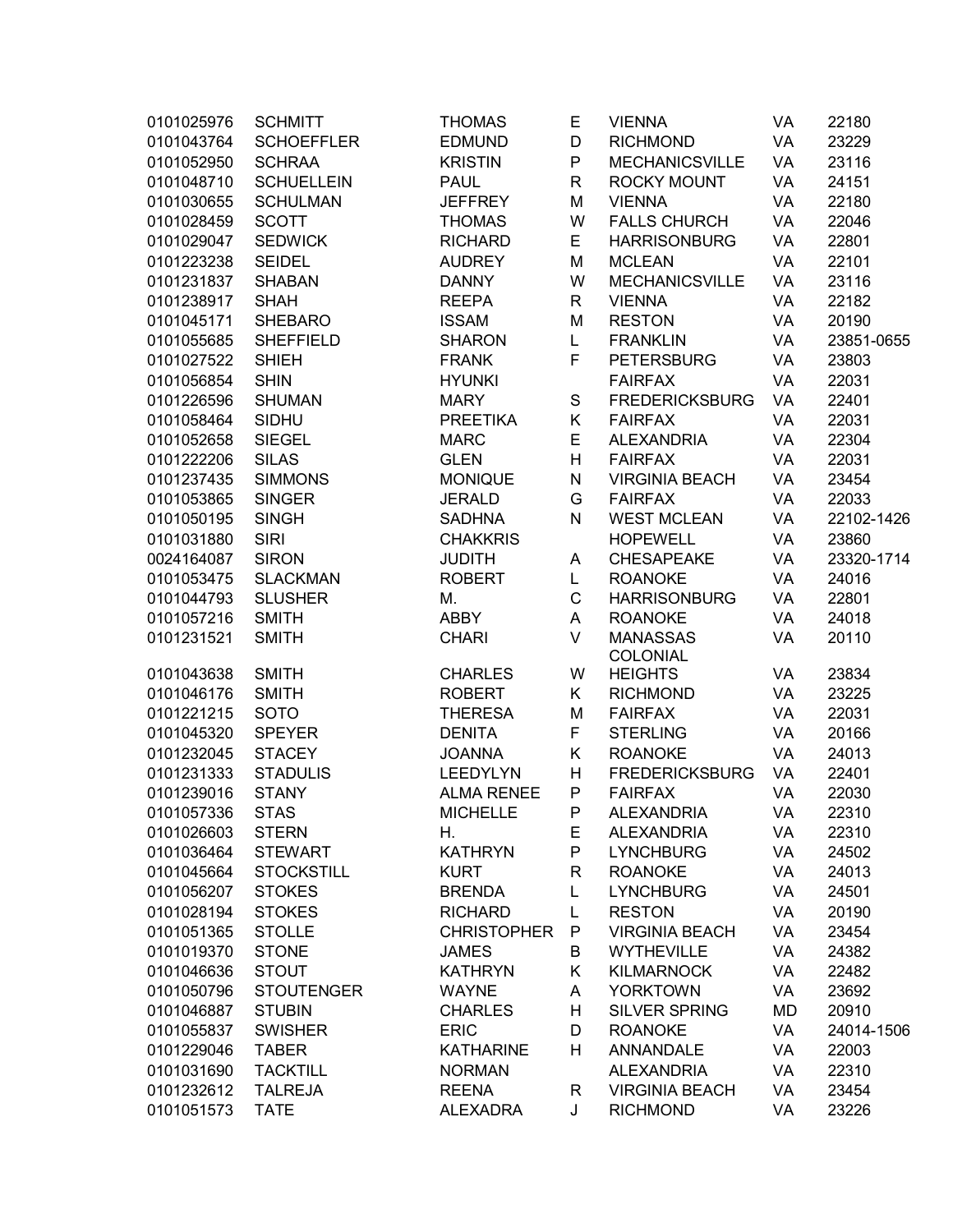| 0101031039 | <b>TCHABO</b>           | <b>JEAN-GILLES</b>              |             | <b>ARLINGTON</b>       | VA        | 22205 |
|------------|-------------------------|---------------------------------|-------------|------------------------|-----------|-------|
| 0101023714 | <b>THANAPORN</b>        | <b>PRASIT</b>                   |             | <b>SOUTH BOSTON</b>    | VA        | 24592 |
| 0101024461 | <b>THIAGARAJAH</b>      | <b>SIVA</b>                     |             | <b>CHARLOTTESVILLE</b> | VA        | 22902 |
| 0101058934 | <b>THIBODEAU</b>        | <b>REBECCA</b>                  | B           | <b>CHESAPEAKE</b>      | VA        | 23321 |
| 0101038792 | <b>THOM</b>             | <b>DOUGLAS</b>                  |             | <b>NEWPORT NEWS</b>    | VA        | 23602 |
| 0101232689 | <b>THOMAS</b>           | <b>SABRINA</b>                  | н           | <b>MANASSAS</b>        | VA        | 20111 |
| 0101051178 | <b>THOMPSON</b>         | <b>JAMES</b>                    | E           | <b>ROANOKE</b>         | VA        | 24014 |
| 0101057551 | <b>THOMPSON</b>         | LOUIS                           | M           | <b>RICHMOND</b>        | VA        | 23226 |
| 0101038979 | <b>THOMPSON</b>         | <b>ROBERT</b>                   | B           | <b>FISHERSVILLE</b>    | VA        | 22939 |
| 0101035311 | <b>THURSTON</b>         | <b>CANDACE</b>                  | $\mathbf S$ | <b>RESTON</b>          | VA        | 20190 |
| 0101234931 | <b>TIRONE</b>           | <b>CRYSTIN</b>                  | M           | <b>MARTINSVILLE</b>    | VA        | 24112 |
| 0101023093 | <b>TISSERA</b>          | <b>JOSE</b>                     | S           | <b>FAIRFAX</b>         | VA        | 22031 |
| 0101029081 | <b>TOMLIN</b>           | <b>HENRY</b>                    | L           | <b>PETERSBURG</b>      | VA        | 23803 |
| 0101027630 | <b>TOMLINSON</b>        | <b>HELEN</b>                    | E           | <b>ALEXANDRIA</b>      | VA        | 22311 |
| 0101237819 | <b>TORRES</b>           | <b>EDUARDO</b>                  |             | <b>WOODBRIDGE</b>      | VA        | 22191 |
| 0101047787 | <b>TORRES</b>           | <b>JOSE</b>                     | R           | <b>MARTINSVILLE</b>    | VA        | 24112 |
| 0101057188 |                         |                                 |             |                        |           | 22310 |
|            | <b>TRAN</b>             | <b>CHRISTINE</b><br><b>MARK</b> | L           | <b>ALEXANDRIA</b>      | VA        |       |
| 0101059094 | <b>TRETIAK</b>          |                                 | A           | <b>MC LEAN</b>         | VA        | 22102 |
| 0101054316 | <b>TROISE</b>           | <b>JOSEPH</b>                   | Г           | <b>LEXINGTON</b>       | VA        | 24450 |
| 0101046707 | <b>TUCKEY-LARUS</b>     | <b>CORINNE</b>                  | N           | <b>RICHMOND</b>        | VA        | 23235 |
| 0101220501 | <b>TURNER</b>           | <b>BARBARA</b>                  | Α           | <b>WASHINGTON</b>      | DC        | 20012 |
| 0101023442 | UY                      | <b>GREGORIO</b>                 | $\mathsf C$ | <b>CHESAPEAKE</b>      | VA        | 23320 |
| 0101031884 | <b>VALENTINE</b>        | <b>RICHARD</b>                  | N           | <b>VIRGINIA BEACH</b>  | VA        | 23455 |
| 0101102674 | <b>VAN TUYLE</b>        | <b>JESSICA</b>                  | L           | <b>RICHMOND</b>        | VA        | 23221 |
| 0101235005 | VANDERBURGH             | <b>ELIZABETH</b>                | Α           | <b>LYNCHBURG</b>       | VA        | 24502 |
| 0101221376 | <b>VANICHKACHORN</b>    | <b>ANN</b>                      | C           | <b>MECHANICSVILLE</b>  | VA        | 23116 |
| 0101050803 | <b>VAUGHAN</b>          | <b>MARY</b>                     | $\mathsf C$ | <b>NORFOLK</b>         | VA        | 23507 |
| 0101029784 | <b>VAUGHAN</b>          | <b>WARD</b>                     | P           | <b>WINCHESTER</b>      | VA        | 22601 |
| 0101031916 | <b>VEST</b>             | <b>GAYLE</b>                    | $\mathbf S$ | <b>NORTON</b>          | VA        | 24273 |
| 0101226514 | <b>VIGNESHWAR</b>       | <b>SUCHARITHA</b>               |             | <b>RICHMOND</b>        | VA        | 23226 |
| 0101033801 | VU                      | KHOI                            | Τ           | <b>FAIRFAX</b>         | VA        | 22033 |
| 0101045183 | <b>WADDELL-JIGGETTS</b> | <b>BEVERLY</b>                  | J           | <b>WOODBRIDGE</b>      | VA        | 22192 |
| 0101041215 | <b>WADE</b>             | <b>KAREN</b>                    | E           | <b>WINCHESTER</b>      | VA        | 22601 |
| 0101232298 | <b>WAGAR</b>            | <b>DAVID</b>                    | A           | <b>YORKTOWN</b>        | VA        | 23602 |
| 0101233097 | <b>WALKER</b>           | <b>LINDA</b>                    | Κ           | <b>WASHINGTON</b>      | DC        | 20003 |
| 0101044866 | <b>WALL</b>             | <b>JOHN</b>                     | D           | <b>MANASSAS</b>        | VA        | 20110 |
| 0101102684 | <b>WALLER-SMITH</b>     | <b>STEVEN</b>                   | R           | <b>MARYVILLE</b>       | <b>TN</b> | 37803 |
|            |                         |                                 |             | <b>COLONIAL</b>        |           |       |
| 0101049234 | <b>WALSH</b>            | <b>MARGARET</b>                 | D           | <b>HEIGHTS</b>         | VA        | 23834 |
| 0101058261 | <b>WALTERS</b>          | <b>COLIN</b>                    | $\mathbf S$ | <b>WASHINGTON</b>      | DC        | 20008 |
| 0101026031 | <b>WARD</b>             | <b>PHILLIP</b>                  | D           | <b>SOUTH BOSTON</b>    | VA        | 24592 |
| 0101038553 | <b>WARNER</b>           | <b>MICHAEL</b>                  | R           | <b>MANASSAS</b>        | VA        | 20110 |
| 0101031054 | <b>WARSOF</b>           | <b>STEVEN</b>                   | L           | <b>VIRGINIA BEACH</b>  | VA        | 23454 |
| 0101043915 | <b>WATERBURY</b>        | <b>REX</b>                      | G           | <b>VIRGINIA BEACH</b>  | VA        | 23454 |
| 0101102777 | <b>WEATHERFORD</b>      | <b>SHANNON</b>                  | R           | <b>RICHMOND</b>        | VA        | 23235 |
| 0101047251 | <b>WELHAM</b>           | <b>RICHARD</b>                  | T           | <b>MARTINSVILLE</b>    | VA        | 24112 |
| 0101234869 | <b>WELTMAN</b>          | <b>ALLYSE</b>                   | Г           | <b>ALEXANDRIA</b>      | VA        | 22315 |
| 0101225207 | <b>WENTWORTH</b>        | <b>JEFFREY</b>                  | M           | <b>NORFOLK</b>         | VA        | 23502 |
| 0101034603 | <b>WERTHEIM</b>         | <b>RAY</b>                      | Α           | <b>FAIRFAX</b>         | VA        | 22033 |
| 0101053220 | <b>WEST</b>             | <b>LISA</b>                     | M           | <b>RICHMOND</b>        | VA        | 23235 |
| 0101043785 | <b>WESTON</b>           | <b>JAMES</b>                    | $\mathsf S$ | <b>CHRISTIANSBURG</b>  | VA        | 24073 |